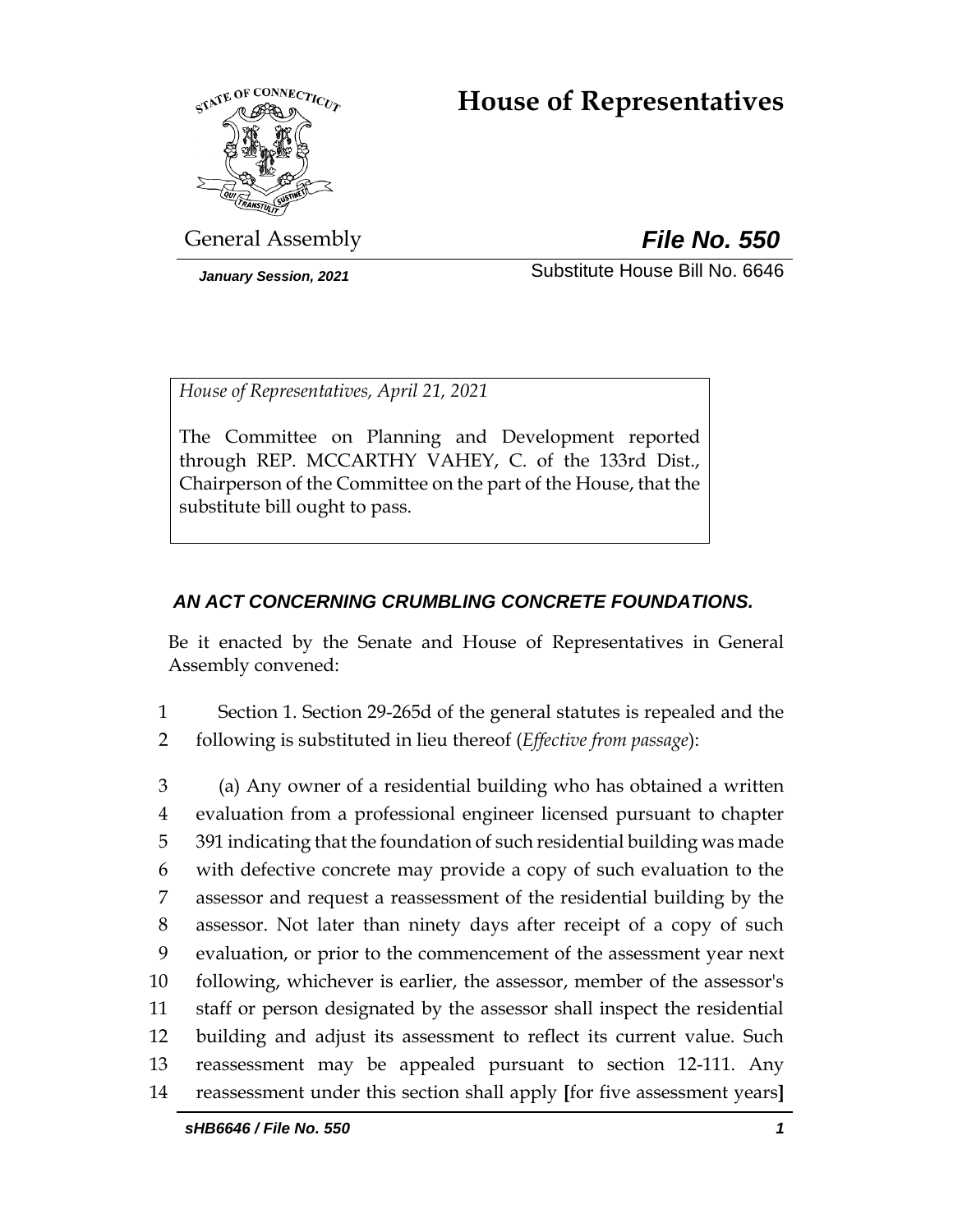until the assessor, member of the assessor's staff or person designated

by the assessor adjusts the assessment of the residential building

 pursuant to subsection (b) of this section, notwithstanding the provisions of section 12-62.

 (b) An owner of a residential building that has obtained a reassessment pursuant to this section shall notify the assessor if the concrete foundation is repaired or replaced. **[**during the five assessment years for which the reassessment is effective.**]** Such notification shall be made in writing within thirty days of the repair or replacement of the concrete foundation. Not later than ninety days after receipt of such notification, or prior to the commencement of the assessment year next following, whichever is earlier, the assessor, member of the assessor's staff or person designated by the assessor shall inspect the residential building and adjust its assessment to reflect its current value.

 Sec. 2. Subsection (i) of section 38a-91vv of the general statutes is repealed and the following is substituted in lieu thereof (*Effective July 1, 2021*):

 (i) The captive insurance company shall continue **[**until June 30, 2022, or**]** until its existence is terminated by law. Upon the termination of the existence of the company, all its right and properties shall pass to and be vested in the state of Connecticut.

 Sec. 3. (NEW) (*Effective July 1, 2021*) (a) For the purposes of this section, "qualified geologist" means a geologist certified by the American Institute of Professional Geologists, licensed by the National Association of State Boards of Geology or certified or licensed by another organization deemed suitable by the State Geologist.

 (b) Not later than January 1, 2022, and every four years thereafter, the operator of each quarry in this state that produces aggregate for use in concrete shall prepare a geological source report and provide such report to the State Geologist. Such report shall be prepared in a form and manner prescribed by the State Geologist, and shall include, but need not be limited to, (1) the operations plan and mining, processing, storage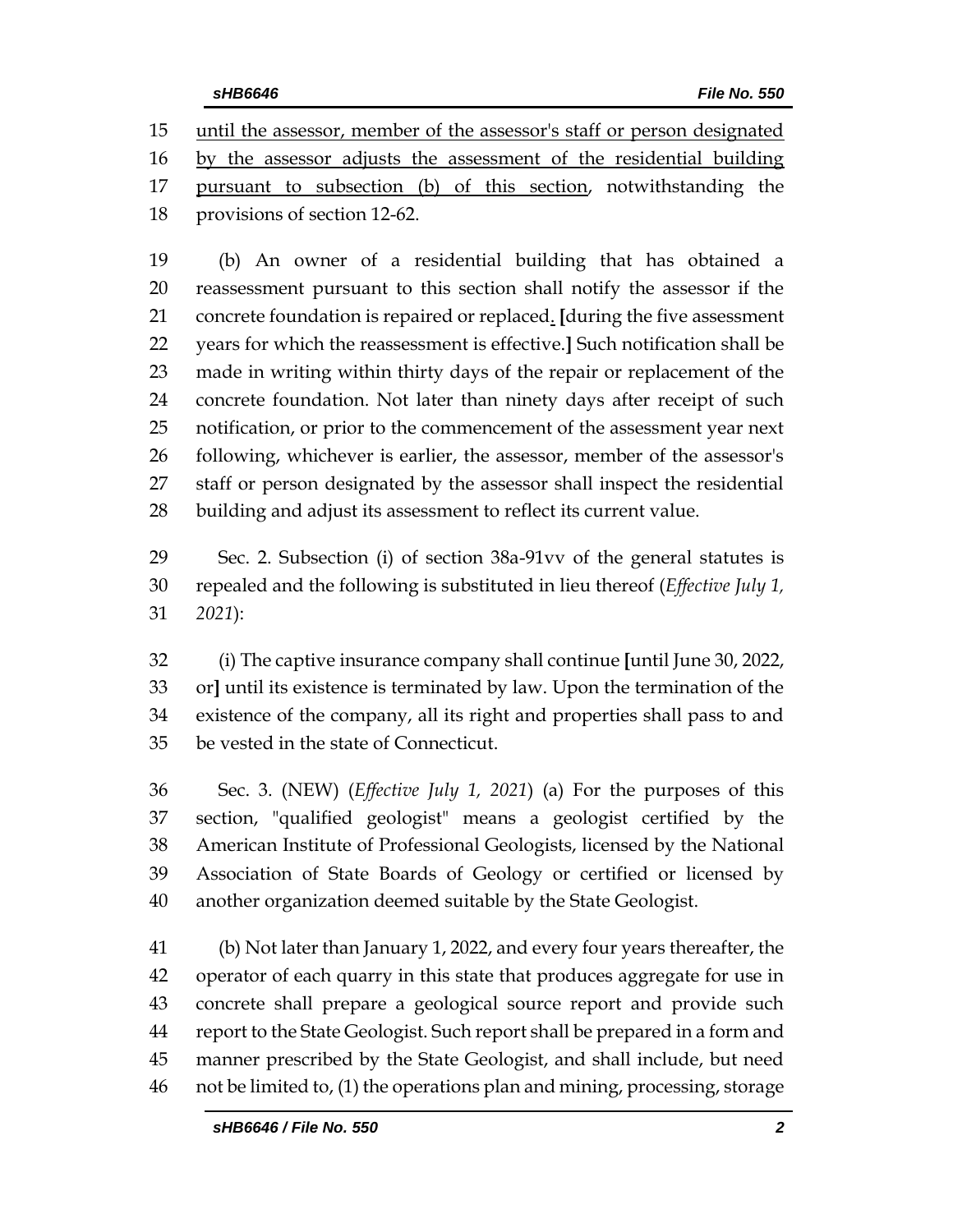and quality control methods utilized by such operator, (2) a description of the characteristics of the aggregate to be excavated at such quarry, which shall be prepared by a qualified geologist, (3) a description of the products to be produced by such quarry, (4) a copy of the results of an inspection of face material and geologic log analysis completed in the previous year by a qualified geologist, and (5) analyses of core samples, completed in the previous year by a qualified geologist, unless such quarry has a satisfactory performance history as determined by the State Geologist.

 Sec. 4. (NEW) (*Effective from passage*) (a) Not later than January 1, 2023, the Commissioner of Consumer Protection shall, in consultation with the State Geologist, adopt regulations, in accordance with chapter 54 of the general statutes, to develop standards for the testing of aggregates produced by quarries for use in the production of concrete. Such standards shall include, but not be limited to, a requirement that such aggregates be tested to determine the total sulfur content of the aggregates, and identify the presence of pyrrhotite.

 (b) The standards developed pursuant to subsection (a) of this section shall minimally require:

 (1) The performance of a rapid total sulfur test on a ten-pound sample of aggregate by any of the following means: (A) X-ray fluorescence analysis, (B) purge and trap gas chromatography analysis, or (C) analysis by combustion furnace;

 (2) That if the results of the test performed pursuant to subdivision (1) of this subsection reveal that the total sulfur content of the sample in per cent by mass is (A) less than one-tenth per cent, the aggregate shall be approved for use for a period of four years, and the results of the test shall be filed with the State Geologist, (B) equal to or greater than one per cent, the aggregate shall not be permitted for use, and (C) less than one per cent and equal to or greater than one-tenth per cent, the sample shall be subjected to the standards described in subdivision (3) of this subsection; and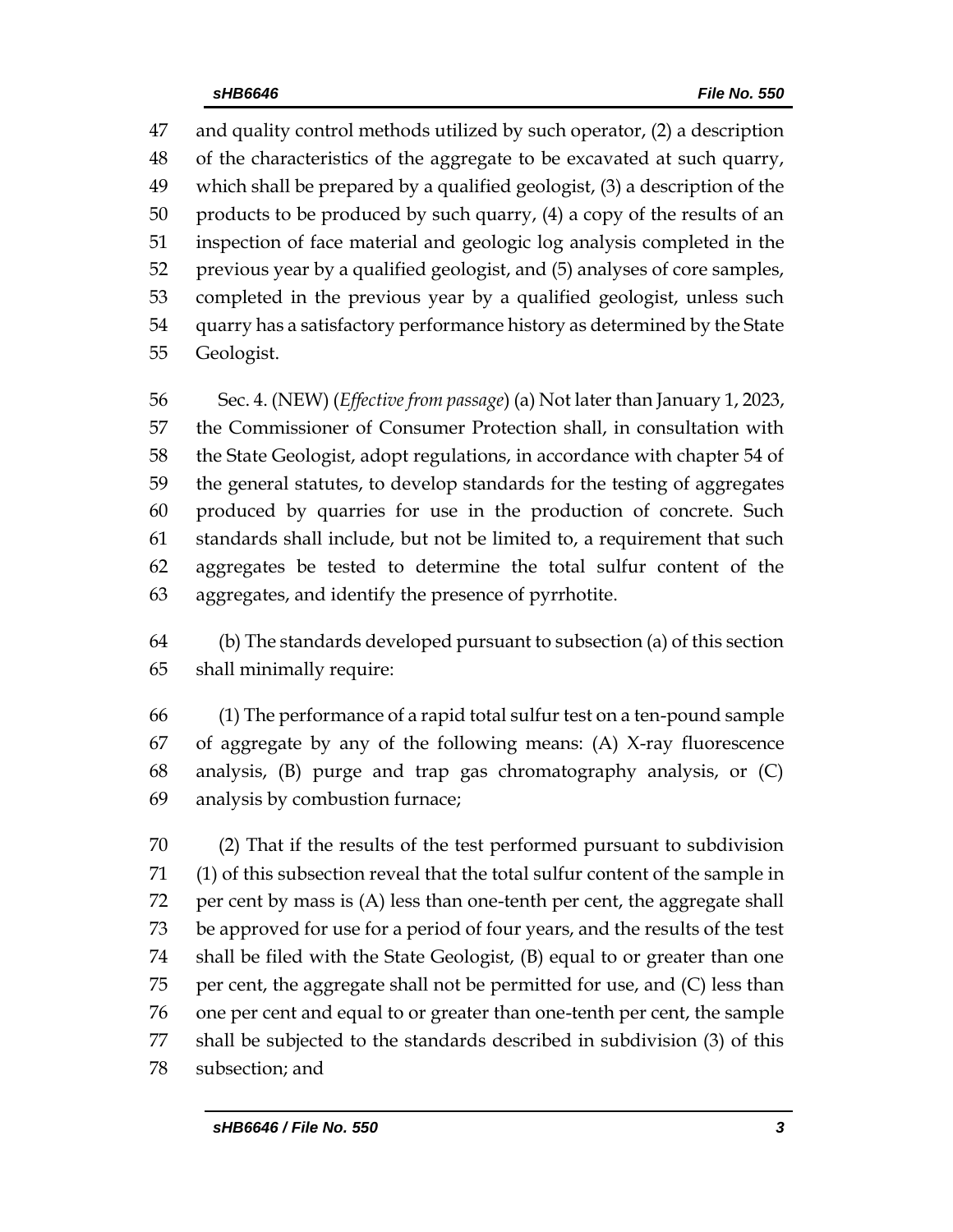(3) If the total sulfur content of the sample in per cent by mass is less than one per cent and equal to or greater than one-tenth per cent, the performance of x-ray diffraction, magnetic susceptibility or petrographic analyses to determine the presence and relative abundance of pyrrhotite in the sample. If no pyrrhotite is present in the sample, the aggregate shall be approved for use for a period of one year and the results of the test shall be filed with the State Geologist. If pyrrhotite is present in the sample, a petrographic analysis shall be conducted to determine the acceptance and use of the aggregate.

 Sec. 5. (NEW) (*Effective from passage*) (a) For the purposes of this section:

 (1) "Authority" means the Connecticut Housing Finance Authority created pursuant to section 8-244 of the general statutes;

 (2) "Captive insurance company" means the captive insurance company established pursuant to section 38a-91vv of the general statutes, as amended by this act;

 (3) "Pledged revenues" means deposits transferred pursuant to subdivision (2) of subsection (c) of section 38a-331 of the general statutes, as amended by this act, to the Crumbling Foundations Assistance Fund, established pursuant to section 8-441 of the general statutes; and

 (4) "Revenue bonds" means bonds issued by the authority pursuant to this section.

 (b) The authority shall have the power to make loans from time to time to the captive insurance company for the purposes of funding the payment of claims by the captive insurance company. Any such loans shall be deposited into the Crumbling Foundations Assistance Fund, established pursuant to section 8-441 of the general statutes, and repaid by the captive insurance company solely from pledged revenues.

 (c) The authority shall have power to issue bonds in an aggregate principal amount not to exceed one hundred million dollars, the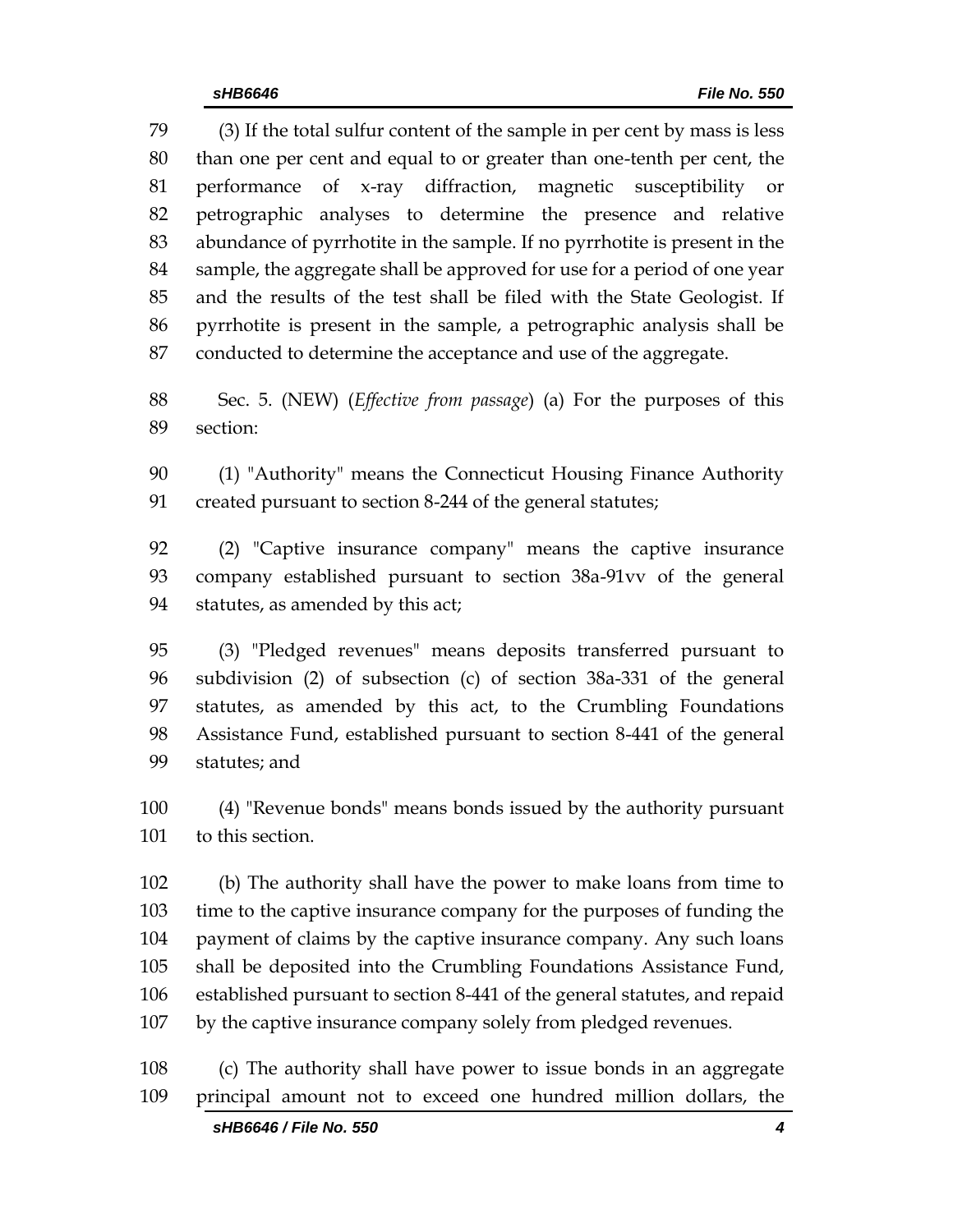proceeds of which shall be used to make loans to the captive insurance company pursuant to subsection (b) of this section, pay the costs of issuance and capitalized interest and fund any necessary reserves, including, but not limited to, any special capital reserve fund established by the authority. All powers of the authority with respect to the issuance of bonds, including, but not limited to, the establishment of any special capital reserve fund, shall be applicable to the issuance of revenue bonds.

 (d) To secure the repayment of such bonds, all amounts paid and to be paid to the authority pursuant to section 38a-331 of the general statutes, as amended by this act, are irrevocably assigned and pledged to the authority to secure the due and punctual payment of the principal of and interest on revenue bonds and redemption premium, if any, with respect to such bonds. Such assignment and pledge shall continue in existence if the Crumbling Foundations Assistance Fund, established pursuant to section 8-441 of the general statutes, or captive insurance company are no longer in existence. Such assignment and pledge shall secure all revenue bonds equally and be prior in interest to any claim of any party to such pledged revenues, including any holder of general obligation bonds of the state. The pledge of pledged revenues in this section is made by the state by operation of law through this section, and as a statutory lien is effective without any further act or agreement by the state, and shall be valid and binding from the time the pledge is made, and any revenues or other receipts, funds or moneys so pledged and received by the state shall be subject immediately to the lien of such pledge without any physical delivery thereof or further act. The lien of any such pledge shall be valid and binding as against all parties having claims of any kind in tort, contract, or otherwise against the state, irrespective of whether such parties have notice thereof. In the proceedings authorizing any revenue bonds, the authority may pledge such revenues to secure payment of such revenue bonds and may direct payment of the pledged revenues directly to the trustee under the indenture providing for the issuance of the revenue bonds. Any pledged revenues not required pursuant to the terms of any such indenture to be held or used for payment of the revenue bonds may be released to the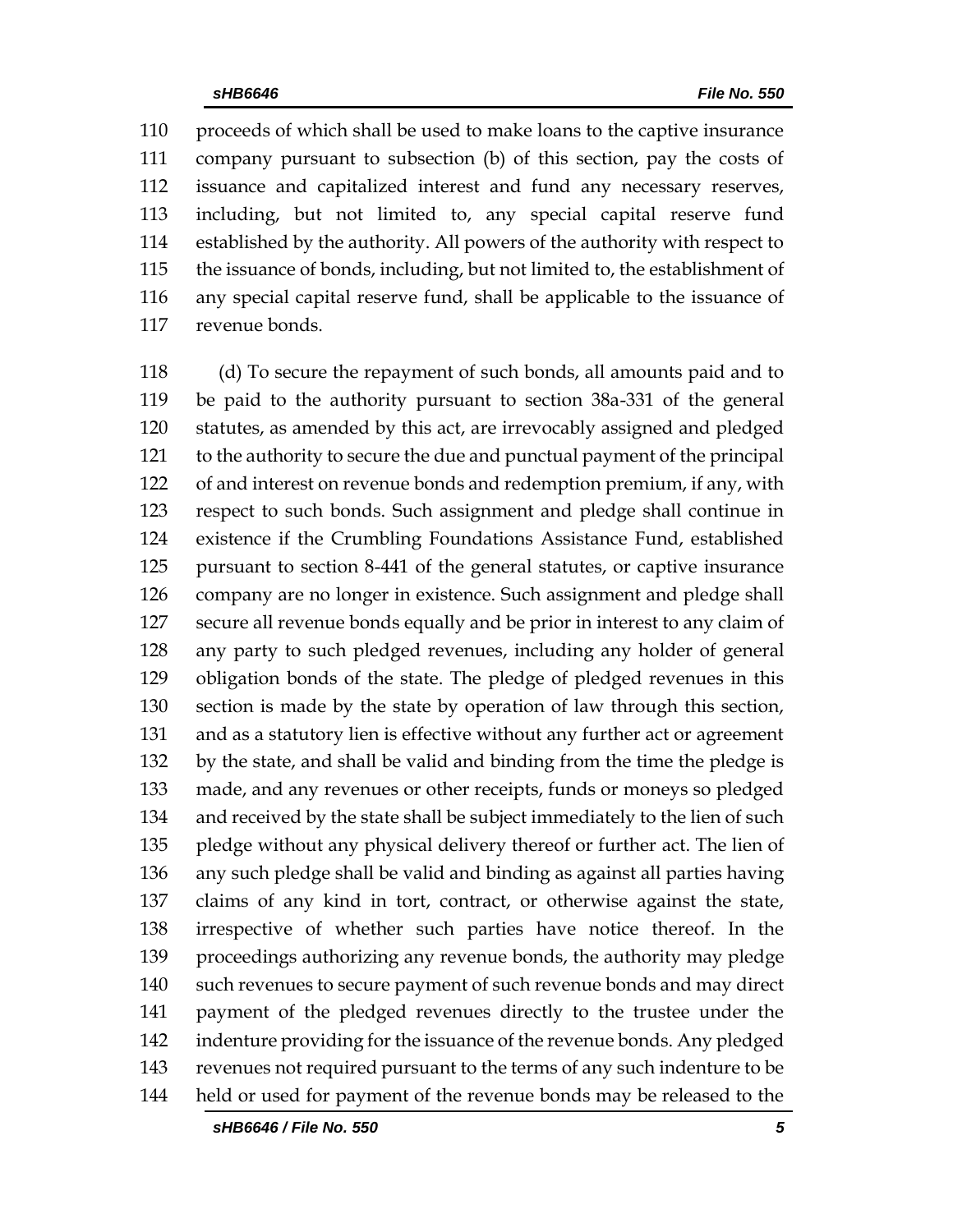authority for payment over to the Crumbling Foundations Assistance Fund, established pursuant to section 8-441 of the general statutes, for the benefit of the captive insurance company.

 (e) The state covenants with the purchasers and all subsequent owners and transferees of revenue bonds issued by the authority pursuant to this section, in consideration of the acceptance of the payment for the bonds, until such bonds, together with the interest thereon, with interest on any unpaid installment of interest and all costs and expenses in connection with any action or proceeding on behalf of such owners, are fully met and discharged, or unless expressly permitted or otherwise authorized by the terms of each contract and agreement made or entered into by or on behalf of the authority with or for the benefit of such owners, that the state will collect and apply the pledged revenues and other receipts, funds or moneys pledged for the payment of debt service requirements as provided in this section, in such amounts as may be necessary to pay such debt service requirements in each year in which bonds are outstanding and further, that the state (1) will not limit or alter the duties imposed on the Treasurer and other officers of the state, including those of the authority and the captive insurance company, by law and by the proceedings authorizing the issuance of bonds with respect to application of pledged revenues or other receipts, funds or moneys pledged for the payment of debt service requirements as provided in said sections; (2) will not alter the provisions applying pledged revenues to the debt service requirements with respect to bonds or notes, or impose additional fees or levies on the authority; (3) will not issue any bonds, notes or other evidences of indebtedness, other than the bonds, having any rights arising out of said sections or secured by any pledge of or other lien or charge on the pledged revenues or other receipts, funds or moneys pledged for the payment of debt service requirements as provided in 175 said sections, or authorize the authority to issue any such bonds, notes or other evidences of indebtedness; (4) will not create or cause to be created any lien or charge on such pledged amounts, other than a lien or pledge created thereon pursuant to said sections, provided nothing in this subsection shall prevent the state from issuing evidences of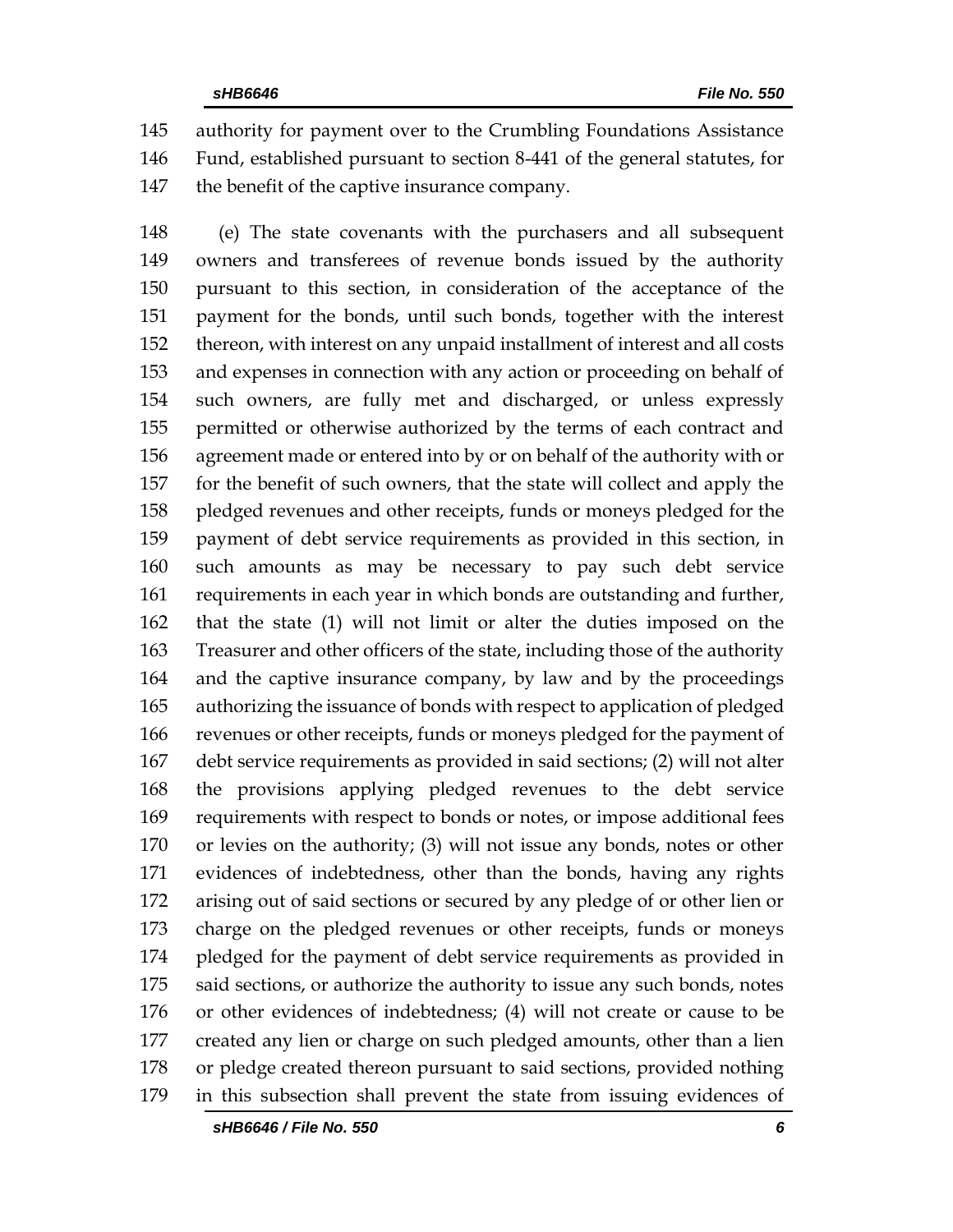indebtedness (A) which are secured by a pledge or lien which is and shall on the face thereof be expressly subordinate and junior in all respects to every lien and pledge created by or pursuant to said sections; or (B) which are secured by a pledge of or lien on moneys or funds derived on or after such date as every pledge or lien thereon created by or pursuant to said sections shall be discharged and satisfied; (5) will carry out and perform, or cause to be carried out and performed, each and every promise, covenant, agreement or contract made or entered into by the state or on its behalf with the owners of any bonds; (6) will not in any way impair the rights, exemptions or remedies of such owners; and (7) will not limit, modify, rescind, repeal or otherwise alter the rights or obligations of the appropriate officers of the state to impose, maintain, charge or collect the taxes, fees, charges and other receipts constituting the pledged revenues as may be necessary to produce sufficient revenues to fulfill the terms of the proceedings authorizing the issuance of the bonds. The state may amend the amount of the surcharge imposed pursuant to section 38a-331 of the general statutes, as amended by this act, provided such amendment, had it been in effect, would not have reduced the pledged revenues for any twelve consecutive months within the preceding fifteen months to less than an amount three times the maximum debt service payable on bonds issued and outstanding under this section for the current or any future fiscal year. The state may provide that any pledged revenues payable by the authority to the Crumbling Foundations Assistance Fund, established pursuant to section 8-441 of the general statutes, for the benefit of the captive insurance company may be paid over instead to the state or any of its agencies or instrumentalities or pledged for any other purpose. The authority may include this covenant of the state in any agreement with 208 the owner of any such bonds.

 (f) The captive insurance company, the authority, the Commissioner of Housing, the Insurance Commissioner and the State Treasurer are each authorized to enter into agreements and memoranda of understanding, in accordance with this section and in addition to any other authorization for such agreements and memoranda of understanding, as each shall consider appropriate to advance the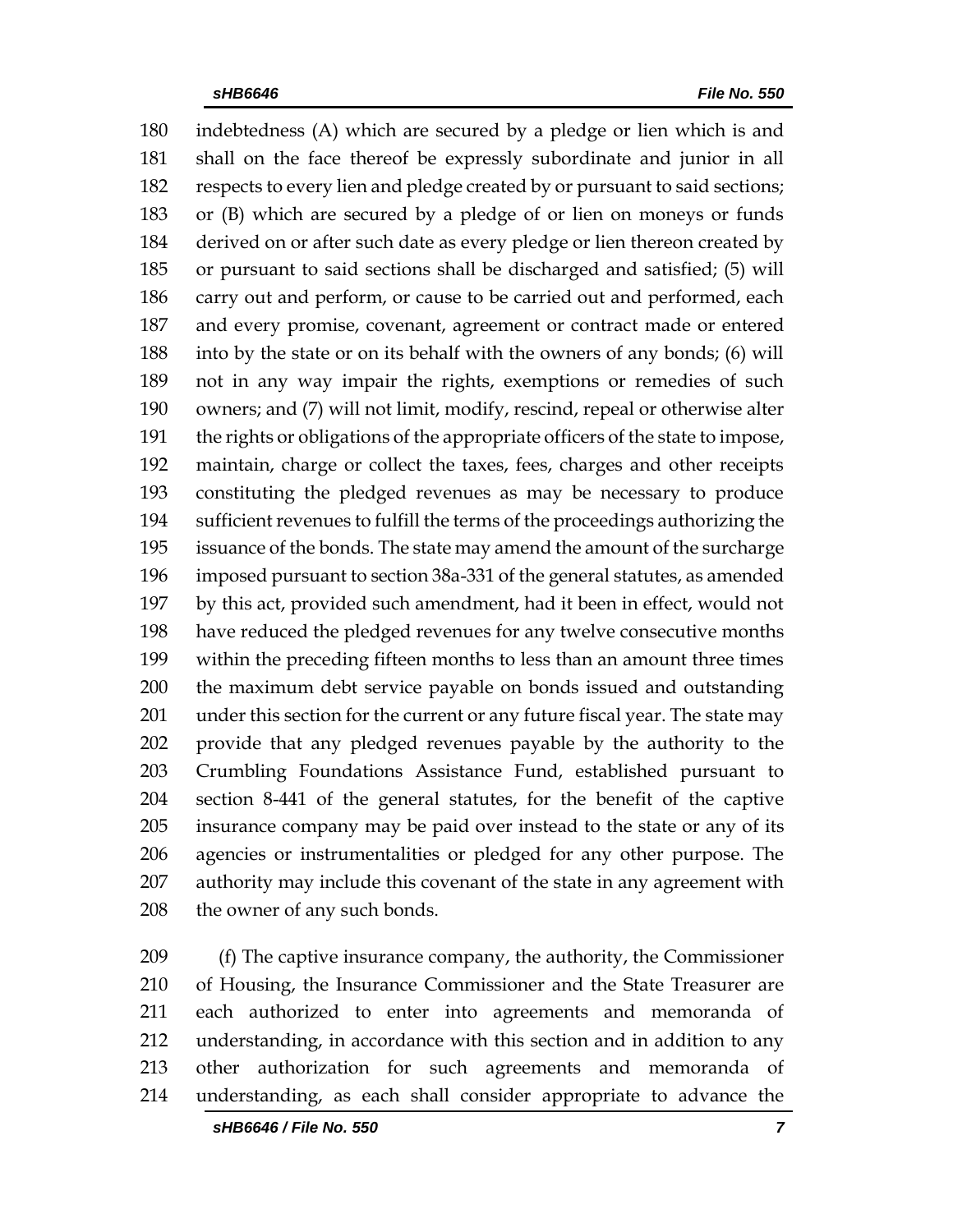purposes of this section. In any such agreement or memoranda, the captive insurance company is authorized to grant a security interest, if any, in its right, title and interest in the pledged revenues to the authority and to the trustee of the authority's revenue bonds, and make filings with respect thereto pursuant to the filing provisions of part 5 of article 9 of title 42a, provided no such grant or filing shall have the effect of establishing any entitlement of the captive insurance company to such pledged revenues or imply that the state shall have waived sovereign immunity with respect thereto.

 Sec. 6. Section 38a-331 of the general statutes is repealed and the following is substituted in lieu thereof (*Effective July 1, 2021*):

 (a) (1) There is imposed a twelve-dollar surcharge on the issuance or renewal of each insurance policy providing:

 (A) Personal risk insurance coverage for an owned dwelling in this state with four or fewer units, except for a mobile home;

 (B) Coverage for an individual unit in this state that is part of a condominium, as such terms are defined in section 47-68a; or

 (C) Coverage for an individual unit in this state that is part of a common interest community and exclusively used for residential purposes, as such terms are defined in section 47-202.

 (2) The surcharge imposed under this subsection shall be assessed on insurance policies issued or renewed during the period beginning on January 1, 2019, and ending on December 31, **[**2029**]** 2041. Such surcharge is not premium and shall not be considered premium for any purpose.

 (b) Payment of the surcharge imposed under subsection (a) of this section shall be the obligation of the person that is first listed as an insured under the policy, provided collection and remittance of such surcharge may be effected in such manner as the insurer, insured and any mortgagee may reasonably determine. Such surcharge is payable in full upon commencement or renewal of coverage, and no portion of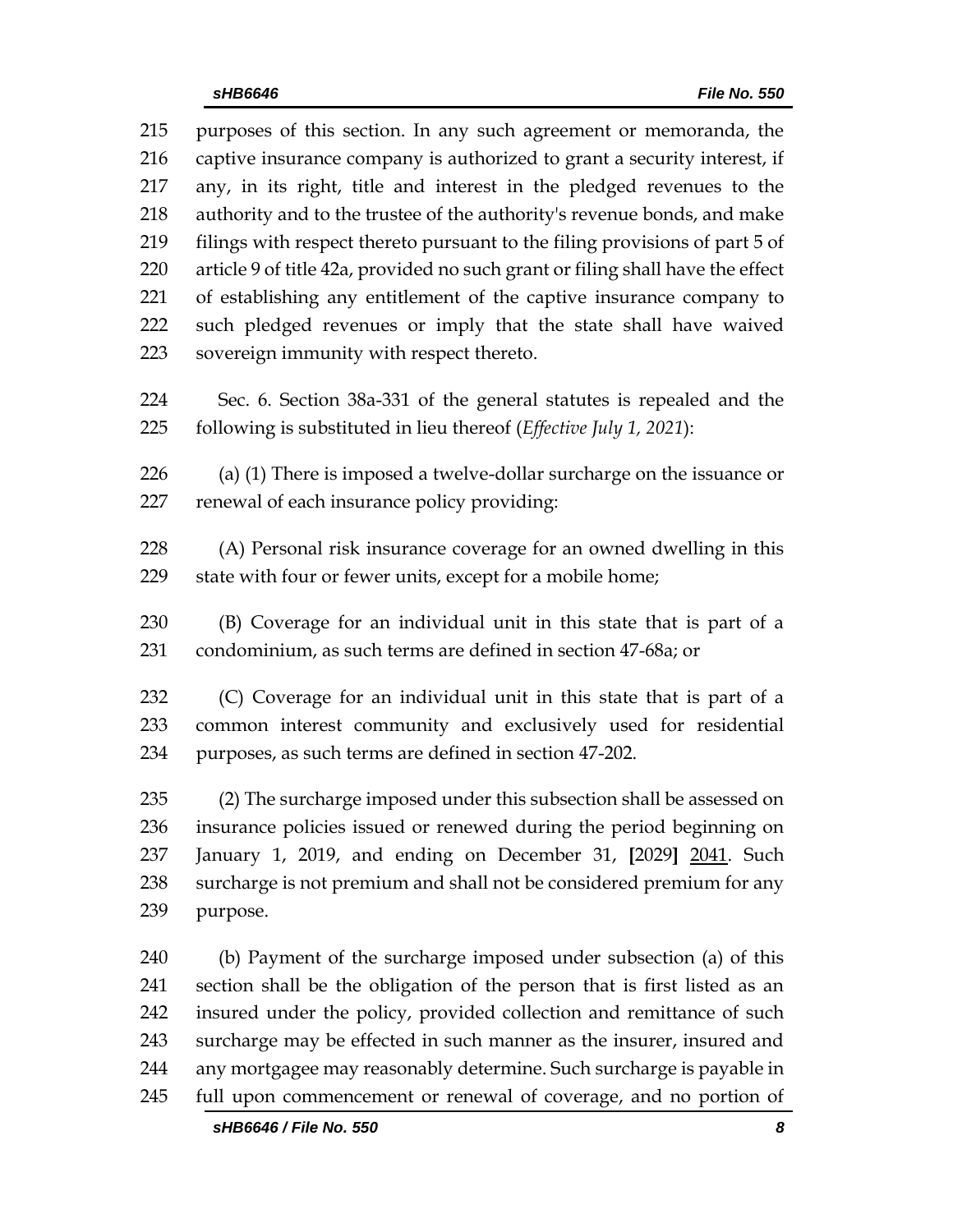such surcharge shall be reimbursed, whether on policy cancellation or otherwise.

 (c) (1) Acting **[**on behalf of, and**]** as a collection agent **[**of the Healthy Homes Fund established pursuant to section 8-446**]** for the required 250 deposit of funds as prescribed by this section, each admitted insurer, or, for nonadmitted insurers, one or more surplus lines brokers licensed pursuant to section 38a-794 procuring from the nonadmitted insurer an insurance policy providing coverage of a type described in subdivision (1) of subsection (a) of this section, shall remit to the Insurance Commissioner, not later than the thirtieth day of April annually, all surcharges imposed under subsection (a) of this section on the named insured that were collected during the calendar year next preceding. Each such remittance shall include documentation, in the form and manner prescribed by the commissioner, to substantiate the total surcharge amount being remitted by such insurer or licensee.

 (2) All such remittances under subdivision (1) of this subsection, except for the amount of remittances equal to the cost of funding an administrative officer position at the Insurance Department to facilitate the surcharge collection, shall be deposited **[**in the Healthy Homes Fund established in section 8-446. Not later than thirty days after such deposit in the Healthy Homes Fund, eighty-five per cent of such deposits shall be transferred to the Crumbling Foundations Assistance Fund established in section 8-441.**]** as follows: (A) Eighty-five per cent of such deposits shall be transferred, in accordance with this section, to the Connecticut Housing Finance Authority created pursuant to section 8- 244, or if the authority shall not have made any loans to the captive insurance company established pursuant to section 38a-91vv, as 273 amended by this act, to the Crumbling Foundations Assistance Fund established pursuant to section 8-441, and (B) the balance shall be deposited into the Healthy Homes Fund established pursuant to section 8-446. Neither the Crumbling Foundations Assistance Fund nor the captive insurance company shall have any right to any of such remittances except under this section or any right to cause such remittances to continue.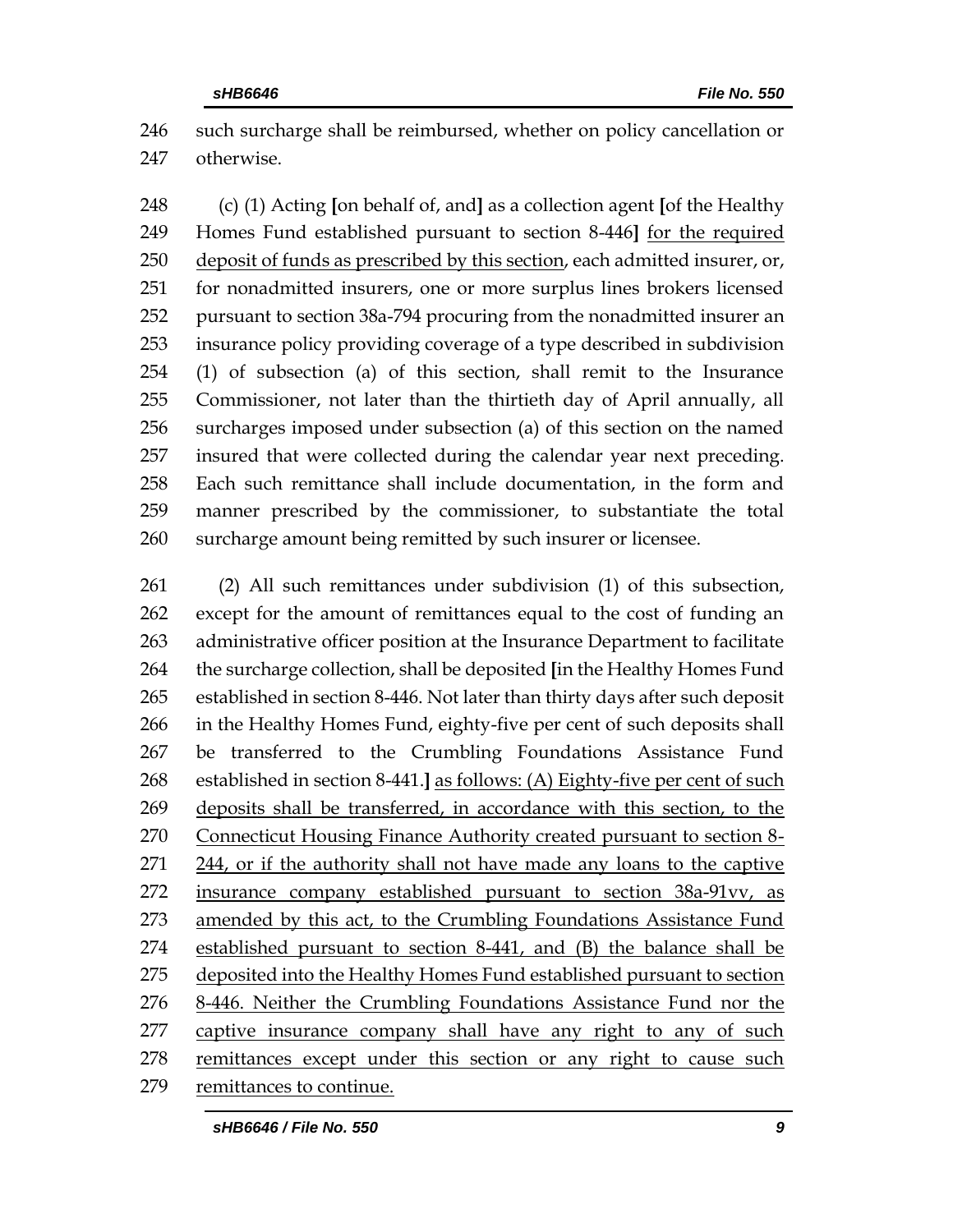(3) The surcharge imposed under subsection (a) of this section shall constitute a special purpose assessment for the purposes of section 12- 211.

 (d) The commissioner may adopt regulations, in accordance with chapter 54, to implement the provisions of this section.

 Sec. 7. (*Effective July 1, 2021*) Not later than July 1, 2022, the captive insurance company established pursuant to section 38a-91vv of the general statutes, as amended by this act, shall submit a report, in accordance with the provisions of section 11-4a of the general statutes, to the joint standing committees of the General Assembly having cognizance of matters relating to insurance and planning and development. Such report shall include, but not be limited to, an analysis of the extent of the damage caused to concrete foundations in nonresidential buildings in the state due to the presence of pyrrhotite in such concrete.

 Sec. 8. Section 8-446 of the general statutes is repealed and the following is substituted in lieu thereof (*Effective July 1, 2021*):

 (a) There is established an account to be known as the "Healthy Homes Fund" which shall be a separate, nonlapsing account within the General Fund. The account shall contain any moneys required by law to be deposited in the account. Moneys in the account shall be expended by the Department of Housing for the purposes of:

 (1) Funding of not more than one million dollars, from remittances transferred pursuant to section 38a-331, as amended by this act, for the period beginning January 1, 2019, and ending December 31, 2019, shall be remitted to the Department of Economic and Community Development to be used for grants-in-aid to homeowners with homes located in the immediate vicinity of the West River in the Westville section of New Haven and Woodbridge for structurally damaged homes due to subsidence and to homeowners with homes abutting the Yale Golf Course in the Westville section of New Haven for damage to such homes from water infiltration or structural damage due to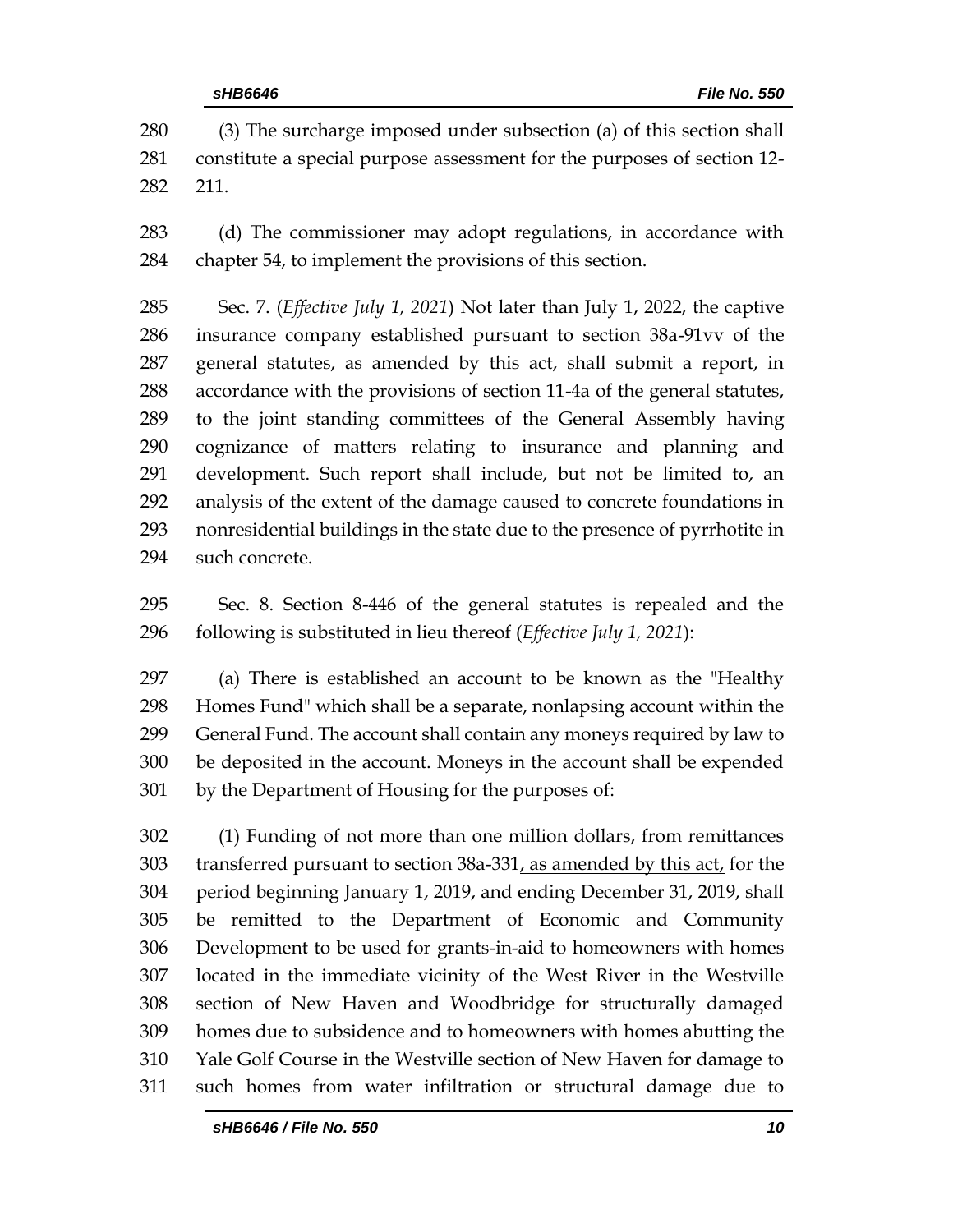subsidence; **[**and**]**

 (2) Funding a program, and any related administrative expense, to reduce health and safety hazards in residential dwellings in Connecticut, including, but not limited to, lead, radon and other contaminants or conditions, through removal, remediation, abatement and other appropriate methods. For purposes of this subdivision, "administrative expense" means any administrative or other cost or expense incurred by the Department of Housing in carrying out the provisions of this section, including, but not limited to, the hiring of necessary employees and entering into necessary contracts; **[**.**]** and

 (3) Not later than July 15, 2021, funding of not more than one hundred seventy-five thousand dollars, from remittances transferred pursuant to section 38a-331, as amended by this act, for the fiscal year commencing July 1, 2021, shall be remitted to the captive insurance company established pursuant to section 38a-91vv of the general statutes, as amended by this act, to be used for the research and development of the report described in section 7 of this act and any related administrative expense. Such sum shall not be considered in calculating the total funds allocated or made available to the captive insurance company used for administrative or operational costs pursuant to section 38a-91vv, as amended by this act.

 (b) The Department of Housing shall notify the Department of Public Health not later than thirty days after the deposit of remittances in the Healthy Homes Fund pursuant to subdivision (2) of subsection (c) of section 38a-331, as amended by this act. Not later than thirty days after the deposit of remittances pursuant to subdivision (2) of subsection (c) of section 38a-331, as amended by this act, the Department of Public Health shall notify each municipal health department in the state annually regarding funds available pursuant to the Healthy Homes Fund established pursuant to subsection (a) of this section.

 (c) Not later than January 1, 2020, and annually thereafter, the Commissioner of Housing shall report to the joint standing committees of the General Assembly having cognizance of matters relating to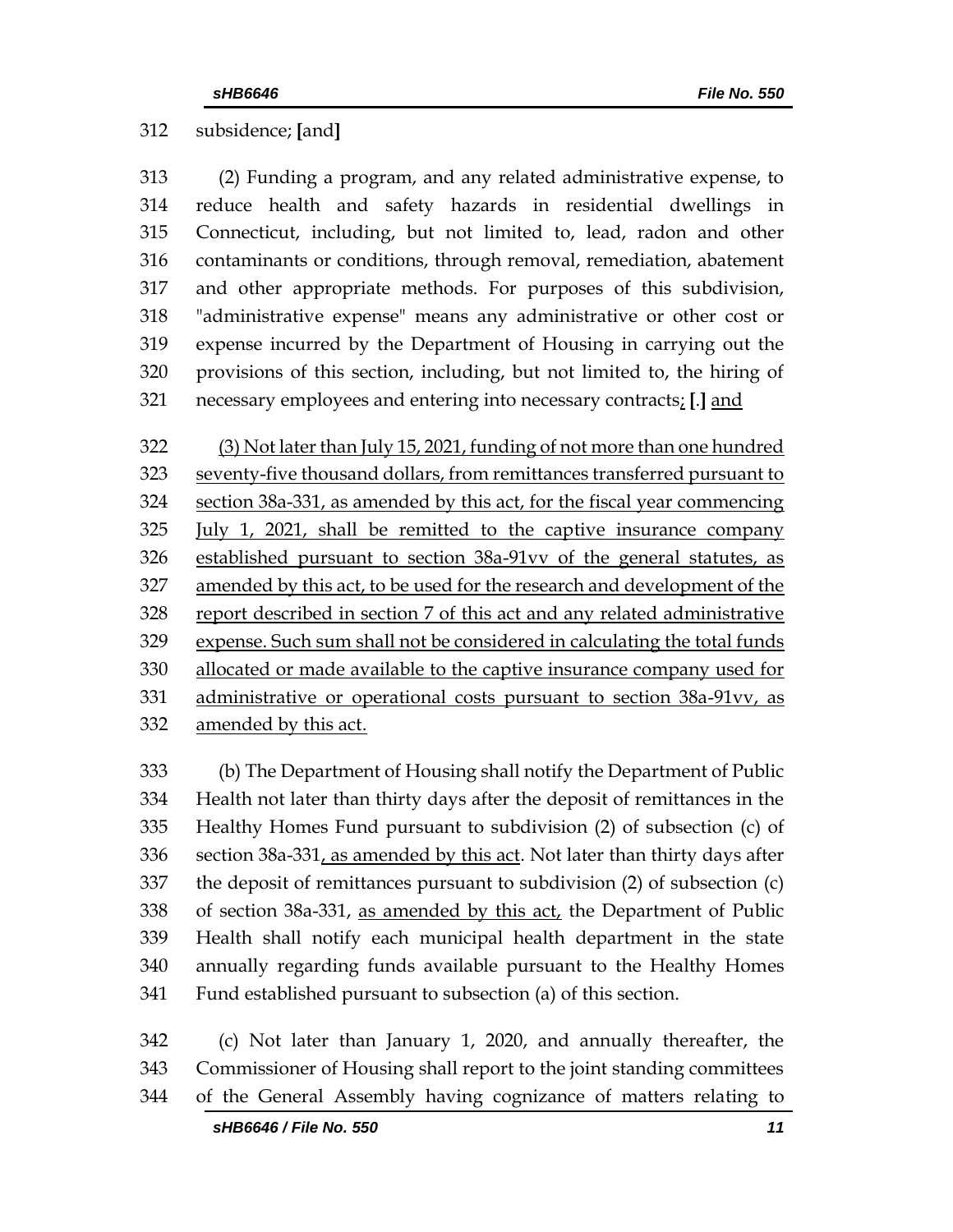| 345 | housing, planning and development and appropriations and the           |
|-----|------------------------------------------------------------------------|
| 346 | budgets of state agencies, in accordance with section 11-4a, regarding |
| 347 | the status of the Healthy Homes Fund established pursuant to this      |
| 348 | section and all moneys deposited into and expended by the Department   |
| 349 | of Housing pursuant to said account. Any such report may be submitted  |
| 350 | electronically.                                                        |
|     |                                                                        |

This act shall take effect as follows and shall amend the following sections: Section 1 *from passage* 29-265d Sec. 2 *July 1, 2021* 38a-91vv(i)

| Sec. 2 | July 1, 2021 | $38a-91vv(i)$ |
|--------|--------------|---------------|
| Sec. 3 | July 1, 2021 | New section   |
| Sec. 4 | from passage | New section   |
| Sec. 5 | from passage | New section   |
| Sec. 6 | July 1, 2021 | 38a-331       |
| Sec. 7 | July 1, 2021 | New section   |
| Sec. 8 | July 1, 2021 | 8-446         |

*PD Joint Favorable Subst.*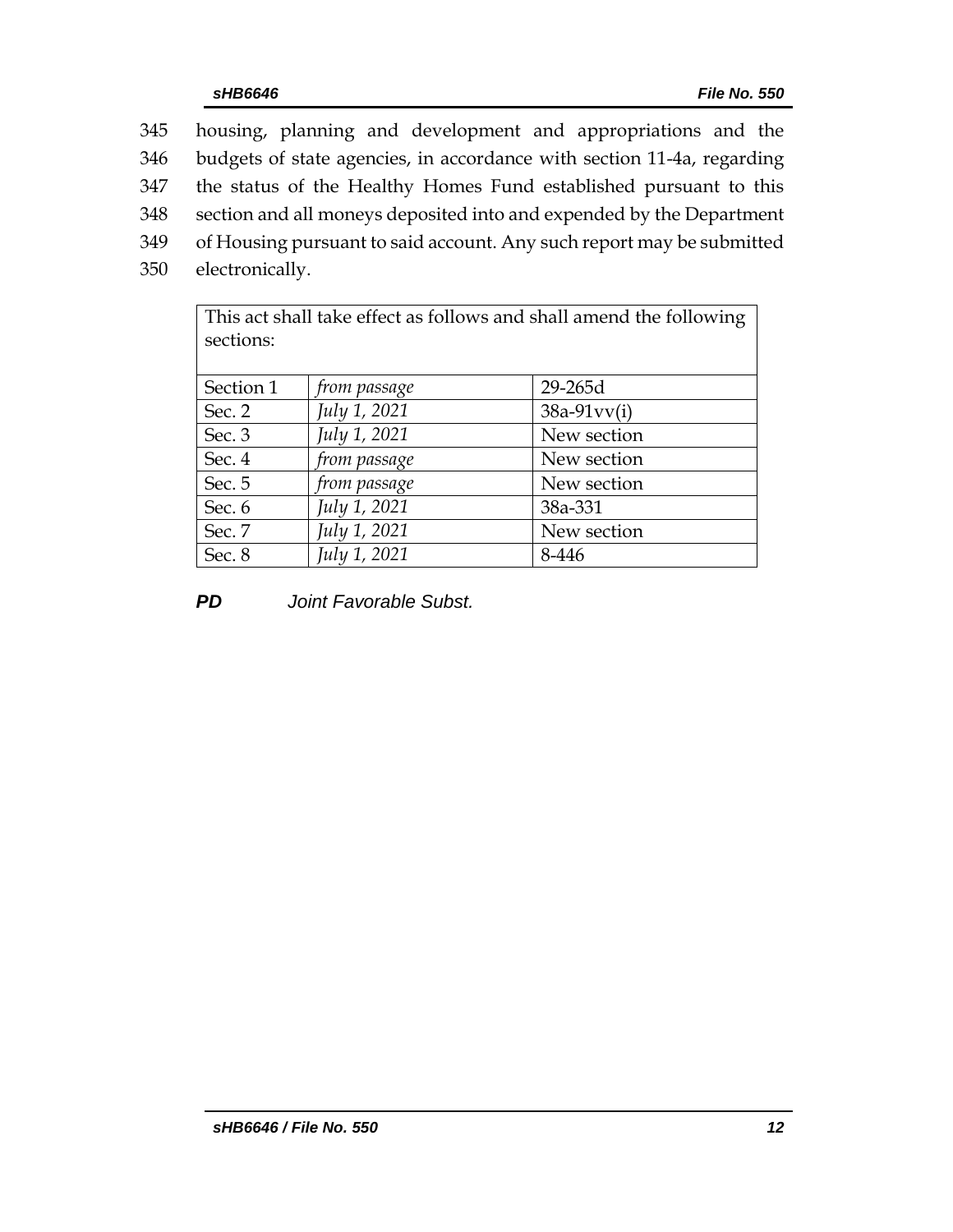*The following Fiscal Impact Statement and Bill Analysis are prepared for the benefit of the members of the General Assembly, solely for purposes of information, summarization and explanation and do not represent the intent of the General Assembly or either chamber thereof for any purpose. In general,*  fiscal impacts are based upon a variety of informational sources, including the analyst's professional *knowledge. Whenever applicable, agency data is consulted as part of the analysis, however final products do not necessarily reflect an assessment from any specific department.*

#### *OFA Fiscal Note*

#### *State Impact:*

| <b>Agency Affected</b> | <b>Fund-Effect</b> | $FY$ 22 $$$ | FY 23 \$  |
|------------------------|--------------------|-------------|-----------|
| Department of Housing  | HHF - Cost         | 175,000     | None      |
| CHFA                   | Various - See      | See Below   | See Below |
|                        | Below              |             |           |

Note: HHP=Healthy Homes Fund

#### *Municipal Impact:*

| <b>Municipalities</b> | Effect    | FY 22 \$    | FY 23 \$ | FY 24 \$  |
|-----------------------|-----------|-------------|----------|-----------|
| Various               | Potential | <b>None</b> | None     | See Below |
| Municipalities        | Revenue   |             |          |           |
|                       | Gain      |             |          |           |
| Various               | Precludes | <b>None</b> | None     | See Below |
| Municipalities        | Revenue   |             |          |           |
|                       | Gain      |             |          |           |

#### *Explanation*

The bill makes various changes related to the issue of crumbling concrete foundations that result in the fiscal impacts described below.

**Section 1** prevents municipalities, once they have adjusted the assessment of a home with a defective concrete foundation, from reassessing that home until the foundation has been repaired or replaced. This precludes any revenue gain a municipality might experience if it chose to increase the assessment of a home with a defective concrete foundation prior to such foundation being repaired.

**Section 2** eliminates the June 30, 2022 sunset date for the captive insurer, Connecticut Foundations Solutions Indemnity Company Inc. (CFSIC), which allows the captive to continue operating using state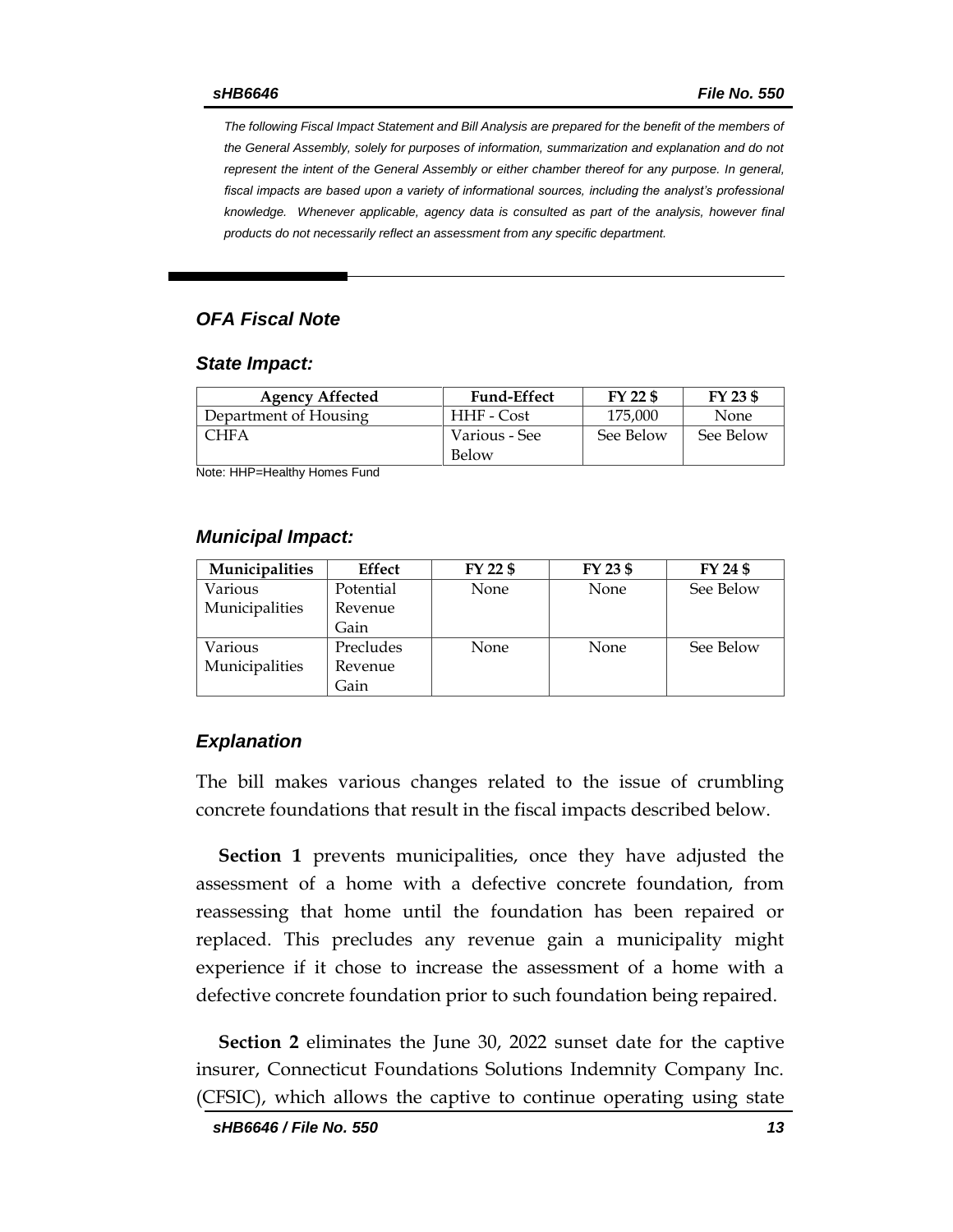funding already authorized for that purpose.<sup>1</sup> As the captive spends approximately \$800,000 of its revenue annually on operating expenses, under the bill that operating cost is anticipated to continue in FY 23 and future years. 2

**Sections 3 and 4** require the State Geologist to receive certain reports and the Department of Consumer Protection (DCP), in consultation with the State Geologist, to write regulations regarding the testing of aggregates produced by quarries when producing concrete. These provisions result in no fiscal impact because DCP has the expertise to meet the requirements of the bill.

**Section 5** authorizes the Connecticut Housing Finance Authority (CHFA) to issue revenue bonds based on revenues currently directed to the Crumbling Foundations Assistance Fund from the Healthy Homes Fund. To the extent that such bonds are issued, there would be a onetime increase in funds available (through loans allowed in the bill from CHFA to the captive insurer) to the Crumbling Foundations Assistance Fund at the time bonds were sold, followed by a decrease of funds available on an annual basis until the bonds were repaid.

As an example, if the maximum \$100 million of bonds were issued for these purposes with a 20-year repayment term with level payments of \$8 million annually, the Crumbling Foundations Assistance Fund would see a \$100 million increase of funds available when sold, followed by an \$8 million annual decrease in funds available for 20 years (\$160 million total of debt repayment and foregone future revenue). Actual bond repayment terms would be subject to market rates and terms agreed upon within the bond covenant.

 $\overline{a}$ 

<sup>&</sup>lt;sup>1</sup> CFSIC distributes financial assistance to homeowners with foundations crumbling due to the presence of pyrrhotite using state funds deposited in the Crumbling Foundations Assistance Fund. The state has authorized \$100 million in bond funds and about 85 percent of the revenue from a \$12 annual surcharge on homeowners' insurance policies (in place through 2029) to provide such assistance.

<sup>2</sup> Under current law, the captive or its successor is expected to continue minimal operations for up to 36 months after sunset to run off accumulated liabilities, so not all FY 23 operating expenses under the bill are additional.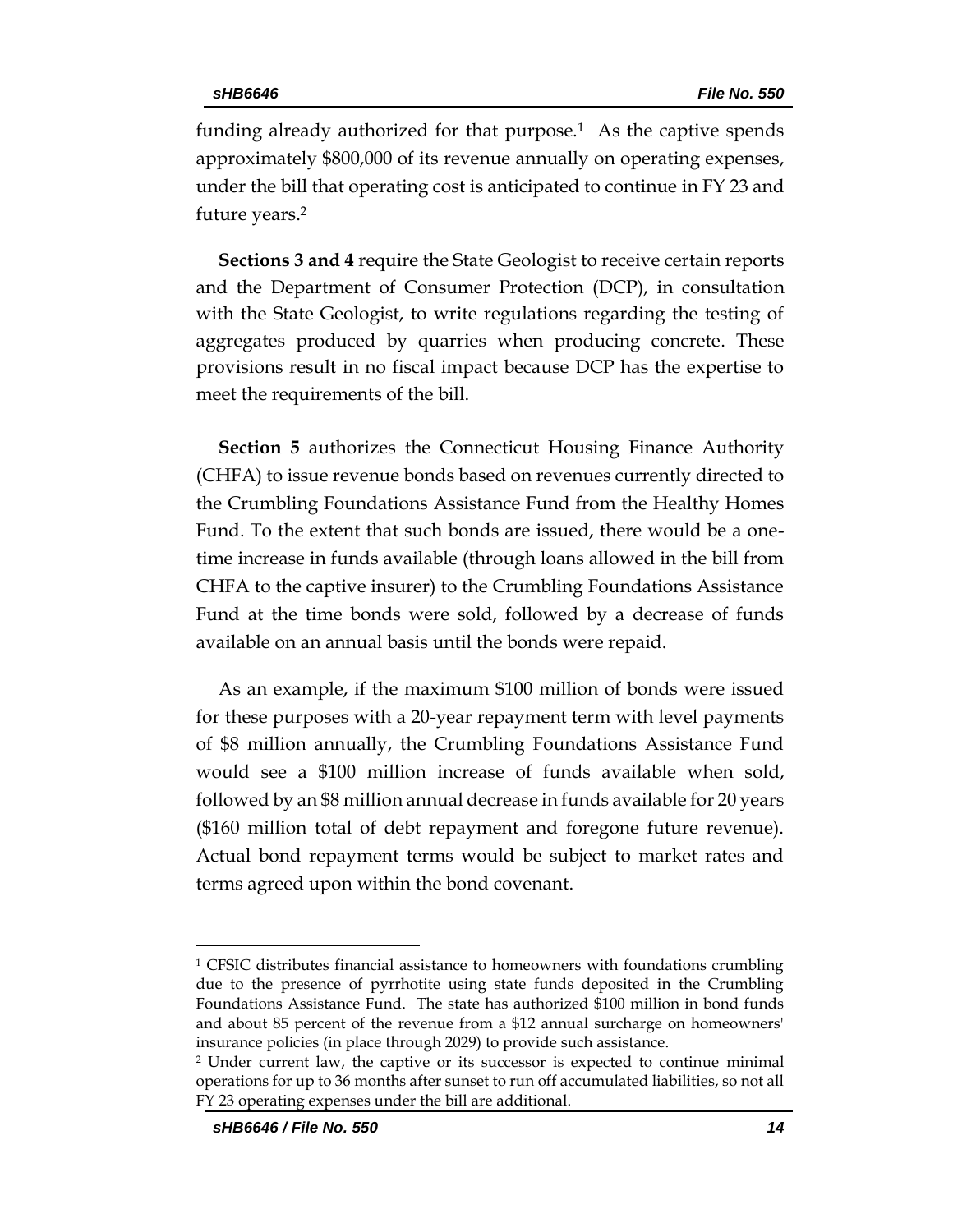The bill does not specify the terms of bonds, nor require CHFA to issue the bonds at all. CHFA would bear the costs of issuing any bonds, which, as specified in the bill, could be repaid using bond proceeds. No ongoing costs are anticipated for CHFA, as it is not anticipated that CHFA would move forward with a bond issuance where expected revenues would be less than contractual debt service payments.

**Section 6** facilitates the potential loans from CHFA to CFSIC but does not otherwise result in a practical fiscal impact in FY 22 or FY 23. Technically, it prevents the funds destined for the Crumbling Foundations Assistance Fund under current law from being deposited temporarily in the Healthy Homes Fund before being transferred to the Crumbling Foundations Assistance Fund within a month. Section 6 also extends the duration of the Healthy Homes Surcharge past 2029, as further described below.

**Sections 7 and 8** result in a one-time cost to the Healthy Homes Fund of up to \$175,000 in FY 22 to provide funding for CFSIC to research and report on the extent of crumbling foundations in nonresidential buildings. This will result in less funding being available for the lead removal, remediation and abatement program under the Department of Housing (DOH) that is funded from the same account.

The bill results in a revenue gain to municipalities associated with homeowners impacted by crumbling foundations to the extent that it allows more homeowners to have their foundations remediated. Under current law, as of September 2020, at least 845 properties in at least 10 communities have had their assessments reduced due to foundation problems. This has resulted in an estimated revenue loss to those municipalities of about \$2.7 million cumulatively. The bill results in a revenue gain that would vary based on the assessments of such properties after foundation remediation. It is unknown how much of this revenue gain would occur in FY 23 and how much would occur in the out years.

#### *The Out Years*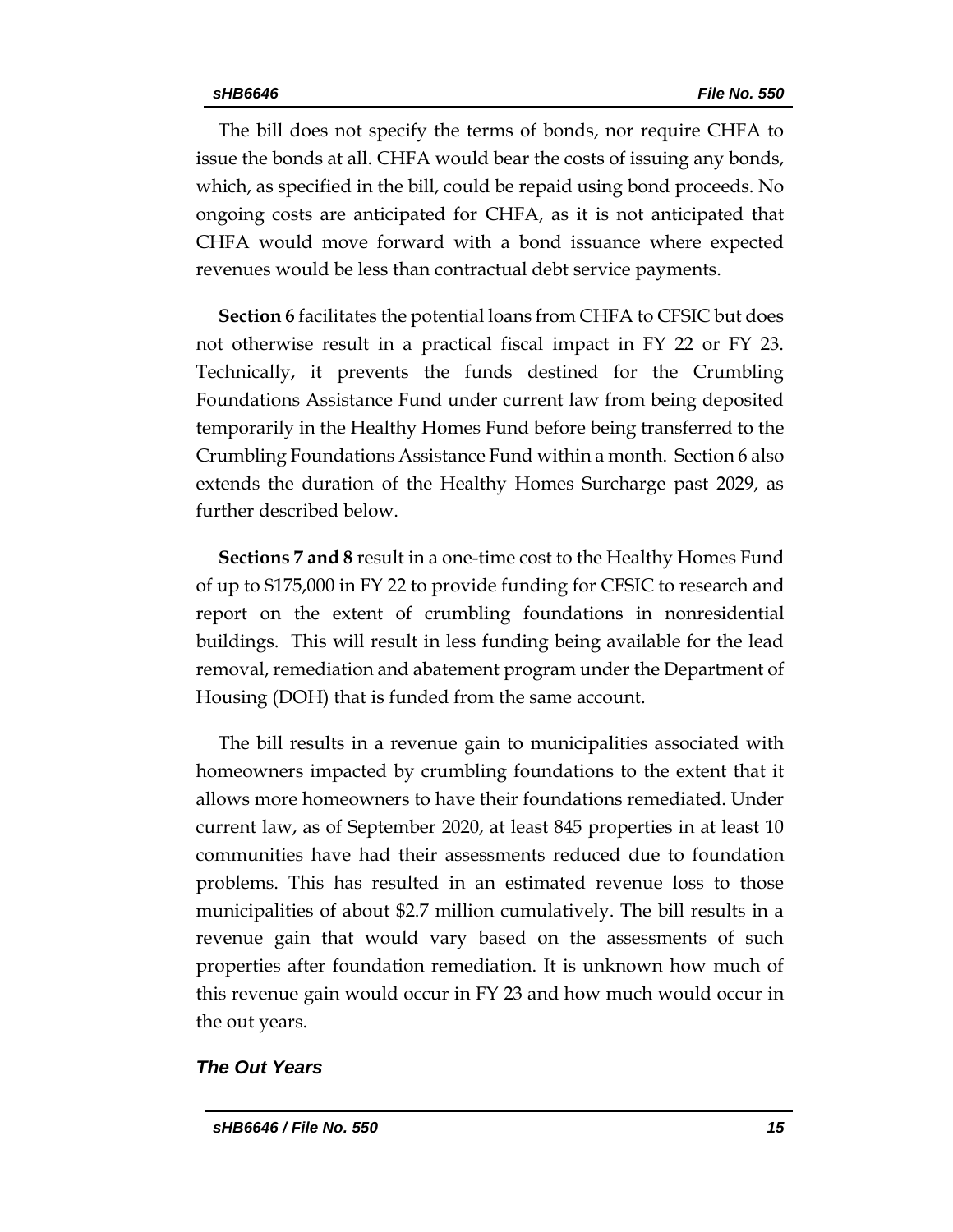The annualized ongoing fiscal impacts identified above would continue into the future subject to inflation and the terms of any bonds issued.

Additionally, **section 6** extends the final year of the \$12 Healthy Homes Surcharge on homeowners' insurance policies from 2029 to 2041. This results in a revenue gain of approximately \$12.5 million to the state for twelve additional years beginning in FY 31. The actual amount would depend on the number of eligible insurance policies each year. The total additional revenue gain over time is anticipated to be approximately \$127 million for use by CFSIC and \$22 million for the lead removal, remediation and abatement program under DOH.

*Sources: Connecticut Foundation Solutions Indemnity Company, Inc. 2019 and 2020 Audited Financial Statements Department of Housing Healthy Homes Fund Report*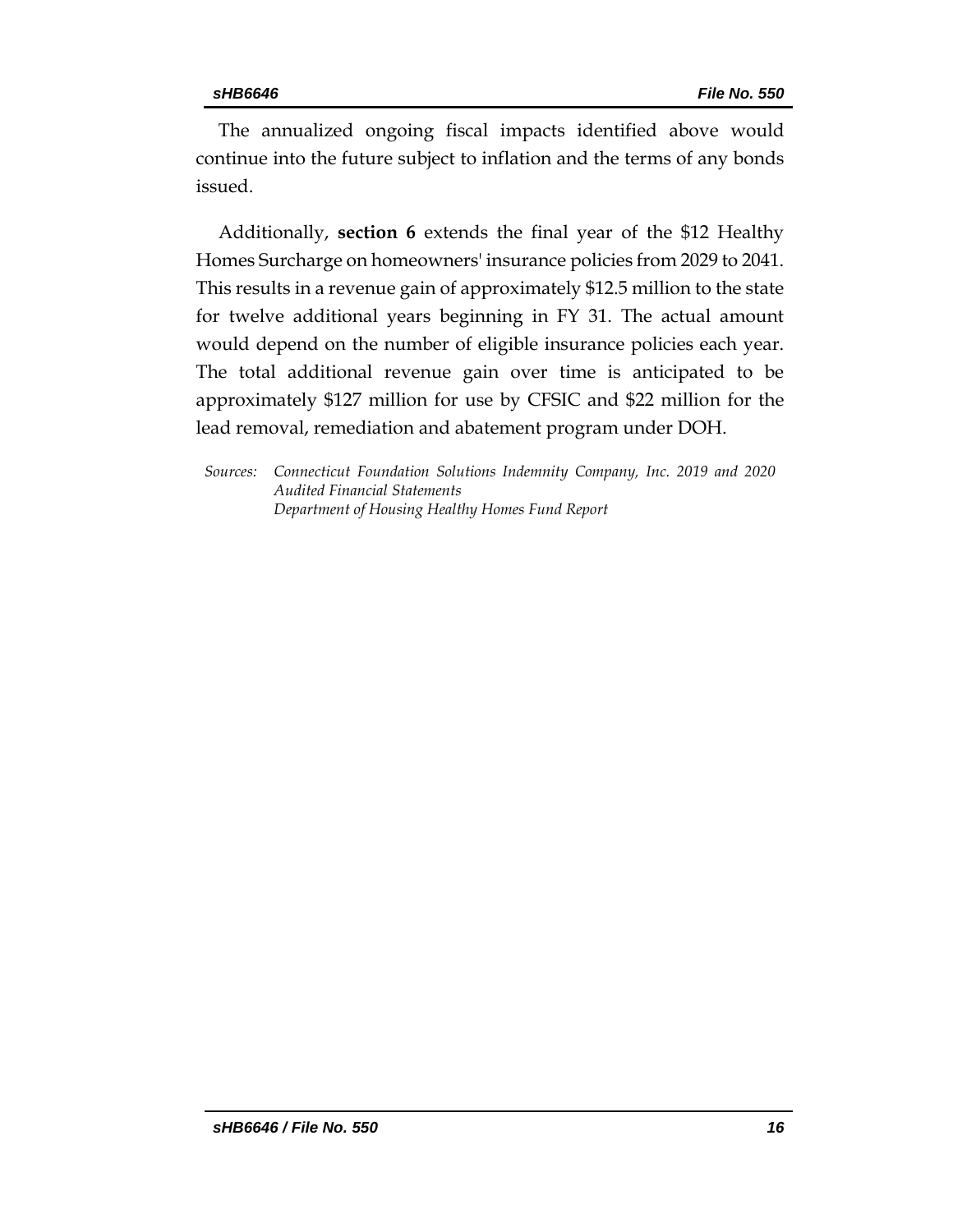# **OLR Bill Analysis sHB 6646**

#### *AN ACT CONCERNING CRUMBLING CONCRETE FOUNDATIONS.*

#### **SUMMARY**

This bill makes the Connecticut Foundation Solutions Indemnity Company (CFSIC) permanent by eliminating the current June 30, 2022, termination date. CFSIC is the captive insurance company created by law to distribute money to homeowners with concrete foundations that are deteriorating due to the presence of pyrrhotite.

The bill allows the Connecticut Housing Finance Authority (CHFA) to make loans to CFSIC so that it may pay claims. It authorizes CHFA to issue up to \$100 million in revenue bonds to fund the loans and secures the bonds with a portion of Healthy Homes surcharge revenue. It also extends the Healthy Homes insurance surcharge sunset date by 12 years, until December 31, 2041. Under current law, the surcharge sunsets on December 31, 2029.

The bill requires the Department of Consumer Protection (DCP) commissioner to adopt regulations establishing standards for aggregate testing.

The bill also:

- 1. eliminates the five-year cap on reduced assessments for properties made with defective concrete (§ 1);
- 2. requires Connecticut concrete aggregate quarries to prepare a geological source report (GSR) every four years and submit it to the state geologist (§ 3); and
- 3. requires CFSIC to study the extent of pyrrhotite-related foundation damage in nonresidential buildings and appropriates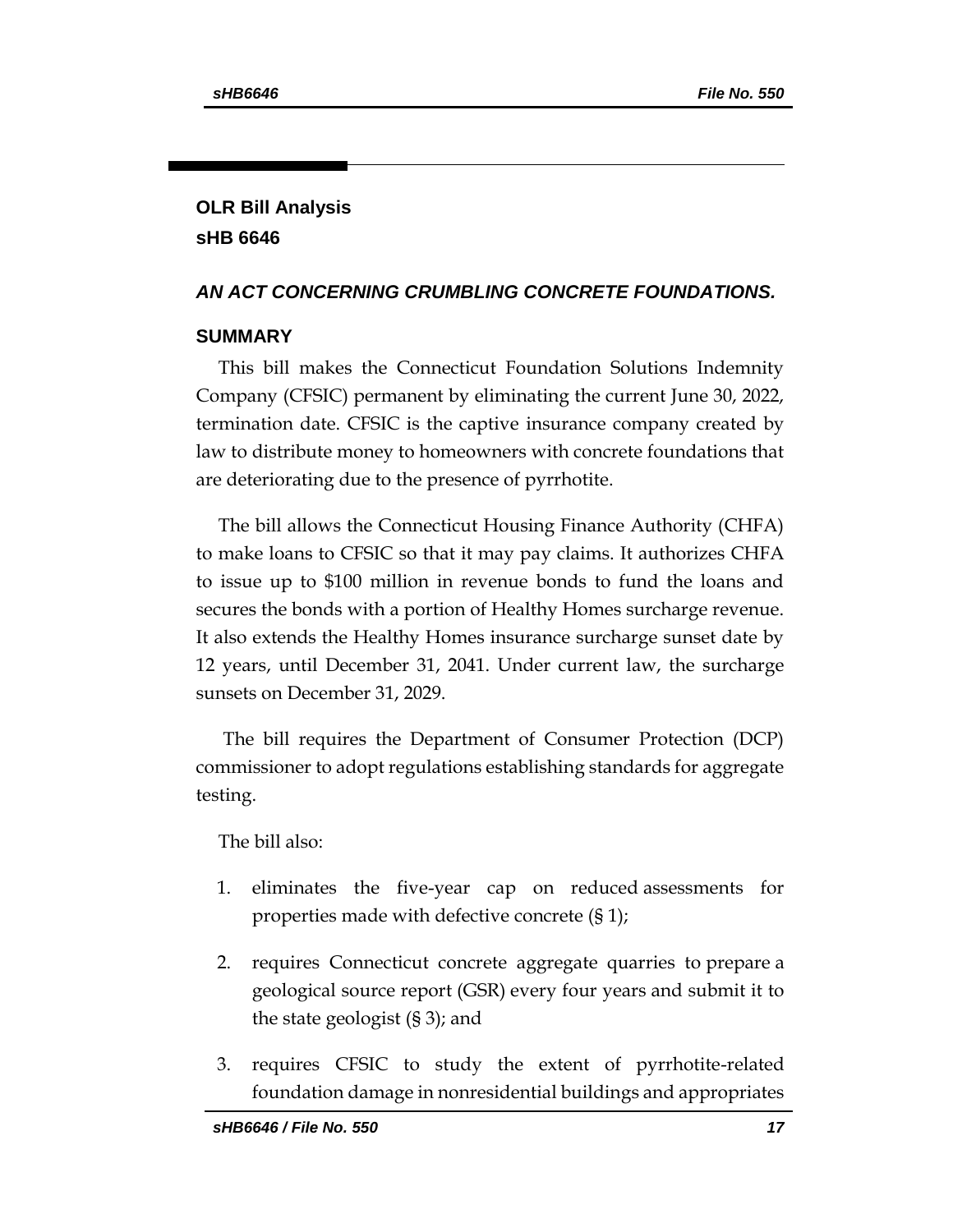\$175,000 from the Healthy Homes fund for it to do so.

EFFECTIVE DATE: July 1, 2021, except the provisions on assessments  $(\S 1)$ , DCP regulations  $(\S 4)$ , and bonding  $(\S 5)$  are effective upon passage.

### **§ 5 — CHFA LOANS TO CFSIC**

The bill allows CHFA to make loans to CFSIC for the purposes of funding CFSIC claim payments. Under the bill, any loans must be deposited into the Crumbling Foundations Assistance Fund and repaid by CFSIC from Healthy Homes insurance surcharge revenue that is transferred to the fund (i.e., pledged revenues, see below).

#### *Authorization to Issue Bonds*

The bill authorizes CHFA to issue up to \$100 million in revenue bonds for these purposes. Bond proceeds must be used to make loans to CFSIC, pay the issuing and capitalized interest costs, and fund any necessary reserves, including any special capital reserve fund CHFA establishes. The bill makes all CHFA bonding powers applicable to these new bonds (e.g., establishing special capital reserve funds).

## *Pledged Revenues*

The bill irrevocably assigns and pledges the "pledged revenues" to secure bond repayment, including interest and redemption premiums. "Pledged revenues" is the portion of Healthy Homes surcharge revenue that is transferred to the Crumbling Foundations Assistance Fund. (However, in section 6, if CHFA makes any loans (and, thus, has issued bonds), the portion of surcharge revenue that is currently transferred to the fund is instead transferred directly to CHFA. It is unclear whether these surcharges would be considered pledged revenue if they are not transferred to the fund.)

The assignment and pledge continue even if the Crumbling Foundations Assistance Fund or CFSIC no longer exist. It secures all bonds described in the bill equally and supersedes any other party's claim to the pledged revenues, including holders of state general obligation (GO) bonds.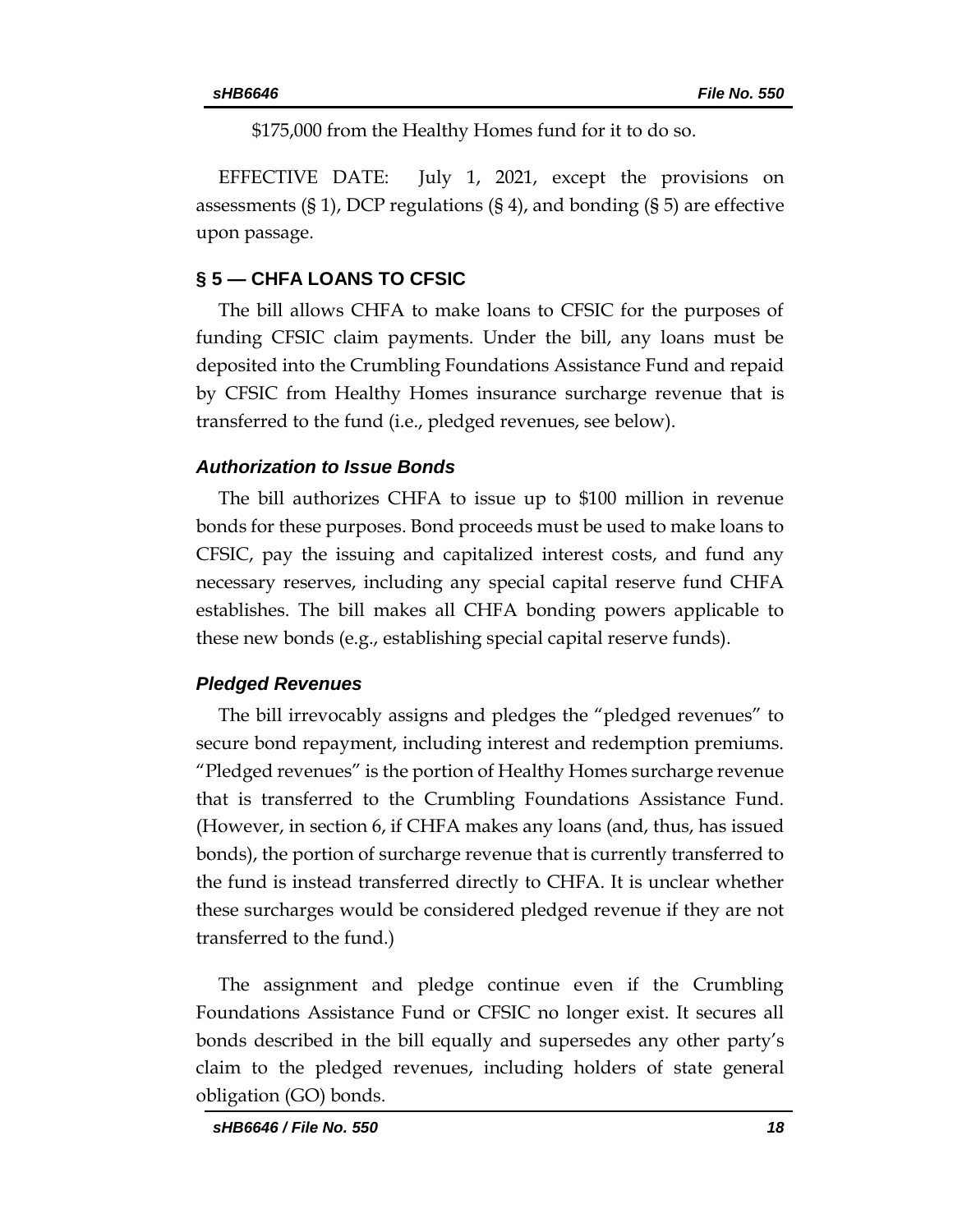Under the bill, the pledge is effectively a lien against pledged revenues that takes effect when the bill does without any further action by the state. Pledged revenue is immediately subject to the lien when the state receives it, and the lien is valid and binding against all parties with claims against the state.

In bond authorization proceedings, CHFA may pledge the revenues to secure bond repayment and direct the payment of pledged revenues directly to the trustee under the bond indenture. Any pledged revenues not required to repay the bonds under the indenture's terms may be released back to the Crumbling Foundations Assistance Fund.

#### *Commitments to Bondholders*

The bill makes certain commitments to bondholders concerning the revenue bonds it authorizes CHFA to issue and allows the authority to include the covenant in any bondholder agreement.

Under the bill, the state pledges to collect and apply the pledged revenues in the amounts necessary to pay bond debt service until the bonds and any interest or other costs are fully paid off, unless otherwise authorized under a contract between CHFA and bondholders. The bill also promises that the state will perform, or cause to be performed, every promise, covenant, agreement, or contract with bondholders and will not:

- 1. limit or alter the duties imposed on the treasurer, state officers, CHFA, or CFSIC as they relate to the application of pledged revenues;
- 2. alter the provisions applying pledged revenues to the debt service requirements or impose additional fees or levies on CHFA;
- 3. issue any bonds or other debt secured by the same pledged revenues;
- 4. create or cause to be created any other lien or charge on the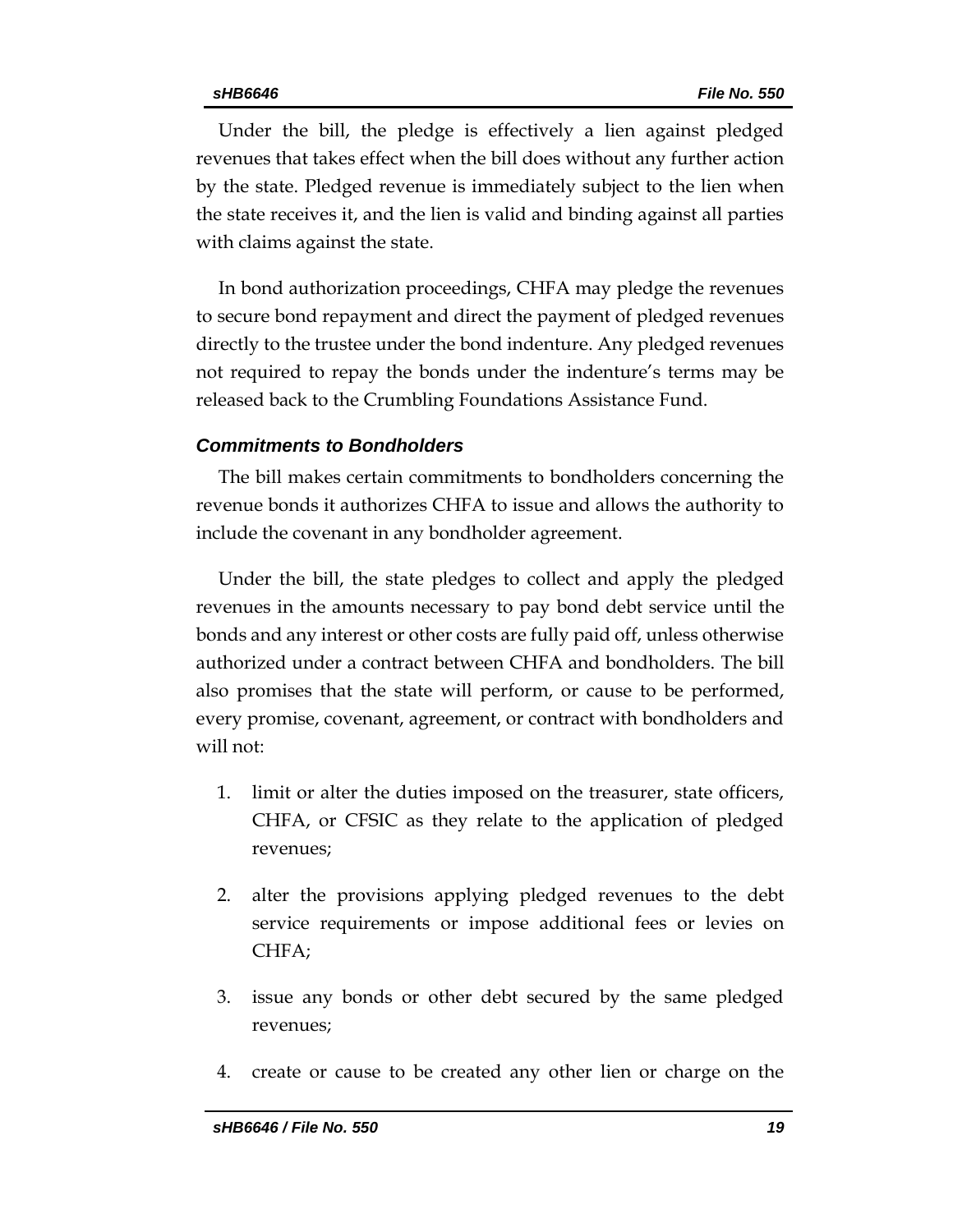pledged amounts; or

5. impair the rights, exemptions, or remedies of bondholders.

The state may also allow any pledged revenues CHFA pays to the Crumbling Foundations Assistance Fund to instead be paid to the state, its agencies, or any other pledged purpose.

*Debt Service Coverage.* The bill generally promises that the state will not alter state officers' rights or obligations to impose, maintain, charge, or collect the pledged revenues as necessary to produce sufficient revenues to fulfill the bond proceedings' terms.

But it allows the state to amend the Healthy Homes Surcharge amount as long as it can maintain a specified debt service coverage ratio. Specifically, it may amend the surcharge if doing so would not have reduced pledged revenues for any 12 consecutive months within the preceding 15 months to an amount less than three times the maximum debt service payable on outstanding bonds in the current or any future fiscal year.

*Other Permissible State Debt.* The act specifies that its commitments to bondholders do not prevent the state from issuing debt (1) secured by a pledge or lien subordinate and junior to the liens and pledges created under the act or (2) secured by a pledge of or lien on amounts derived on or after the date the revenue bonds' pledges or liens are discharged and satisfied.

#### *Agreements and MOUs*

Under the bill, CFSIC, CHFA, the housing and insurance commissioners, and the treasurer are authorized to enter into agreements and MOUs, as they consider appropriate, for the purposes of the loans the bill authorizes. In any agreement or MOU, CFSIC is authorized to grant a security interest, title, and interest in pledged revenues to CHFA and to the trustee of CHFA's bonds, but the bill specifies that any such grant does not establish any right for CFSIC to the pledged revenue or imply the state has waived sovereign immunity.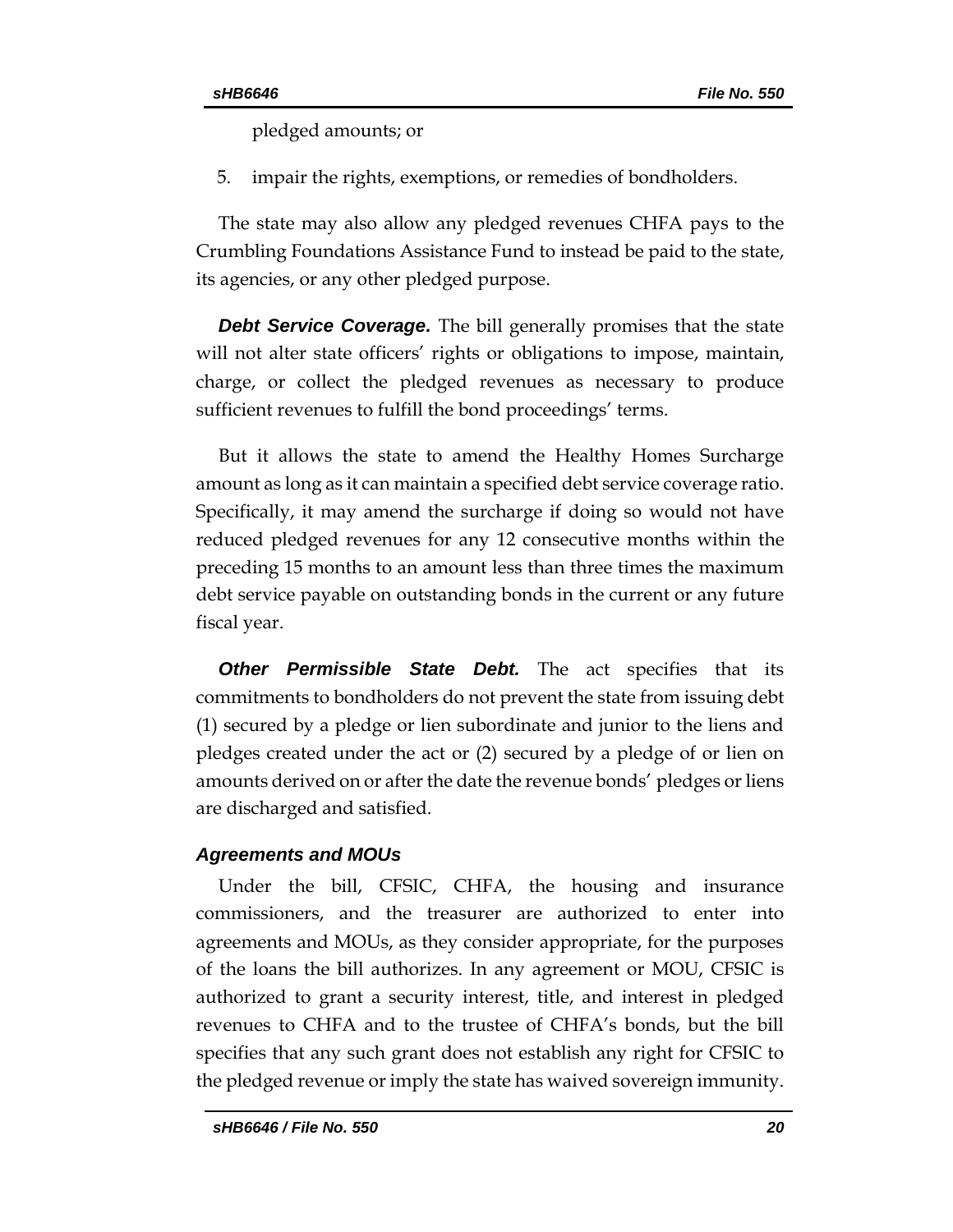#### **§ 6 — HEALTHY HOMES INSURANCE SURCHARGE**

Existing law imposes an annual \$12 surcharge on the named insured under certain homeowners insurance policies, known as the Healthy Homes surcharge.

Under current law, this revenue, less the administrative collection costs, is deposited into the Healthy Homes Fund, and 85% of the deposit is then transferred to the Crumbling Foundations Assistance Fund within 30 days after the deposit. (The remaining 15% stays in the Healthy Homes Fund.)

Under the bill, the 85% share is instead directly transferred to CHFA, unless it has not made any loans to CFSIC, in which case it is deposited straight into the Crumbling Foundations Assistance Fund. The balance (15%) is then deposited into the Healthy Homes Fund.

The bill specifies that neither the Crumbling Foundations Assistance Fund, nor CFSIC, have any right to the Healthy Homes surcharge remittances except under the bill's provisions, nor any right to cause the remittances to continue.

# **§§ 3 & 4 — GSR REQUIREMENT AND DCP REGULATIONS** *GSR (§ 3)*

Beginning by January 1, 2022, the bill requires the operator of each Connecticut quarry that produces concrete aggregate to quadrennially prepare a geological source report (GSR) and submit it to the state.

The quadrennial GSR must be prepared as the state geologist requires and must include:

- 1. an operations plan and a description of the operator's mining, processing, storage, and quality control methods;
- 2. a description of the products the quarry will produce;
- 3. a description of the characteristics of the aggregate to be excavated, prepared by a qualified geologist;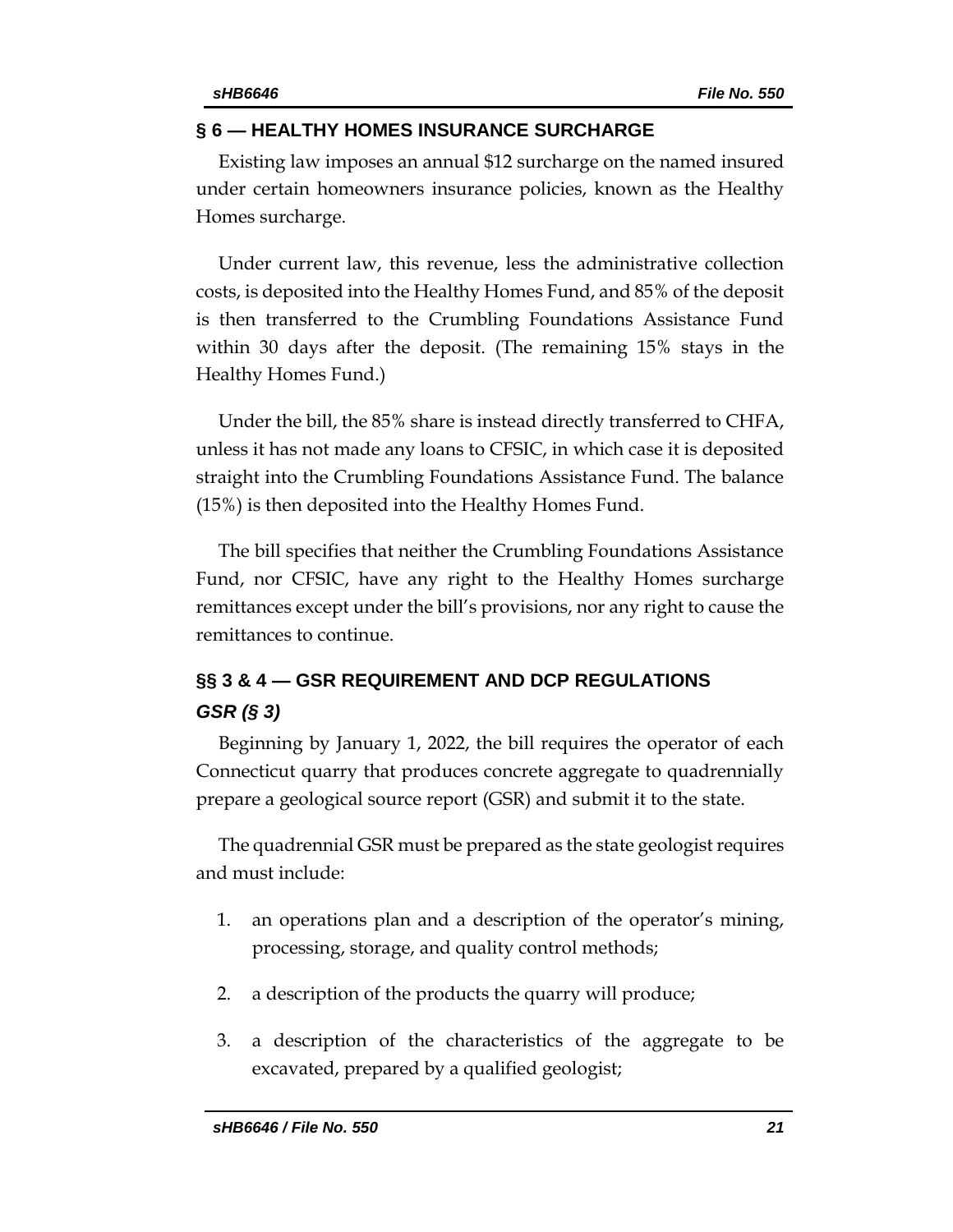- 4. the results of an inspection of face material and geologic log analysis, completed in the prior year by a qualified geologist; and
- 5. core sample analyses completed in the prior year by a qualified geologist, unless the state geologist determines the quarry's performance history is satisfactory.

## *DCP Regulations on Aggregate Testing*

The bill requires DCP's commissioner, in consultation with the state geologist, to adopt regulations developing standards for testing concrete aggregate produced by quarries. The standards must require (1) a total sulfur content ("total S") test and (2) identification of the presence of pyrrhotite. (If aggregate has a high total S concentration, it is not suitable for structural concrete. Measuring aggregate's total S enables one to develop a conservative estimate of the maximum pyrrhotite concentration (many minerals other than pyrrhotite contain sulfur).)

The regulations must require the performance of a rapid total S test on a 10-pound aggregate sample using one of the following methods:

- 1. x-ray fluorescence analysis,
- 2. purge and trap gas chromatography analysis, or
- 3. analysis by combustion furnace.

The regulations must specify that if the results of the total S test show that the sample's total S is:

- 1. less than 0.1% (by mass), then the aggregate must be approved for use for four years and the test results must be filed with the state geologist;
- 2. 1% or more (by mass), then the aggregate may not be used (presumably, the material can be used for purposes other than concrete aggregate); and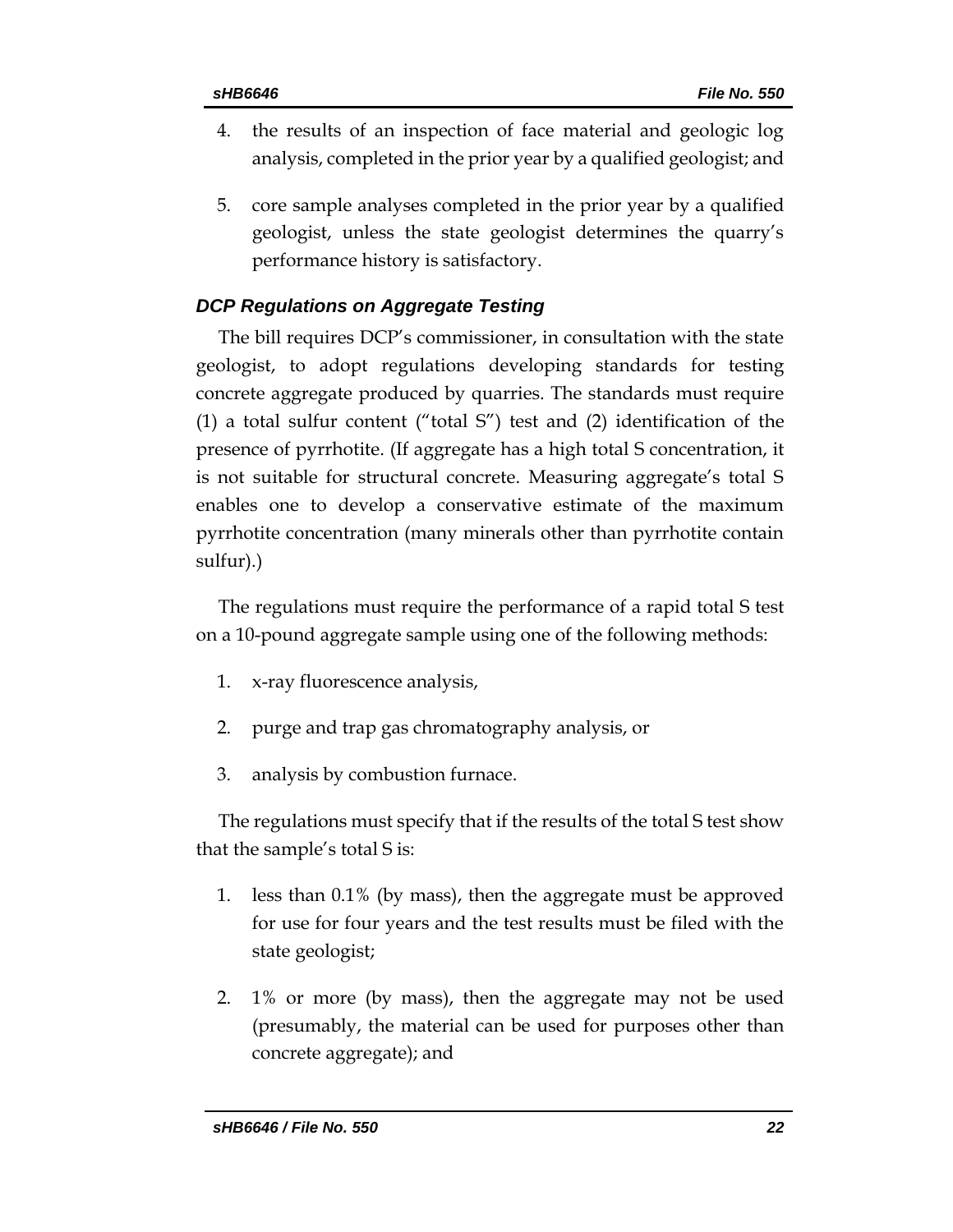3. 0.1% or more, but less than 1% (by mass), then the sample must be further tested, as described below (presumably, this testing is only required if the producer wants to use the material for concrete aggregate).

*Further Testing.* If further testing is required after the total S test (see above), the regulations must require testing the sample for the presence and relative abundance (concentration) of pyrrhotite using one of the following methods:

- 1. x-ray diffraction,
- 2. magnetic susceptibility, or
- 3. another type of petrographic analysis.

The regulations must specify that if further testing reveals no pyrrhotite in the sample, the aggregate must be approved for use for one year and the test results must be filed with the state geologist. If pyrrhotite is present, further petrographic analysis must be done to determine whether the aggregate is acceptable for use.

## **§ 1 — REDUCED ASSESSMENT FOR PROPERTIES WITH DEFECTIVE FOUNDATIONS**

By law, municipal assessors or their staff must inspect and reassess residential properties with foundations made from defective concrete at the property owner's request. Under current law, the adjusted assessment must reflect the property's current value and is valid for five assessment years, unless the foundation is repaired or replaced sooner. The bill eliminates the five-year maximum, thus allowing property owners to benefit from a reduced assessment until their foundation is repaired or replaced. As under current law, the reduced assessment's duration supersedes the law requiring revaluation every five years. Thus, the bill appears to prohibit the assessment from being updated during any future revaluation, unless the foundation is repaired or replaced.